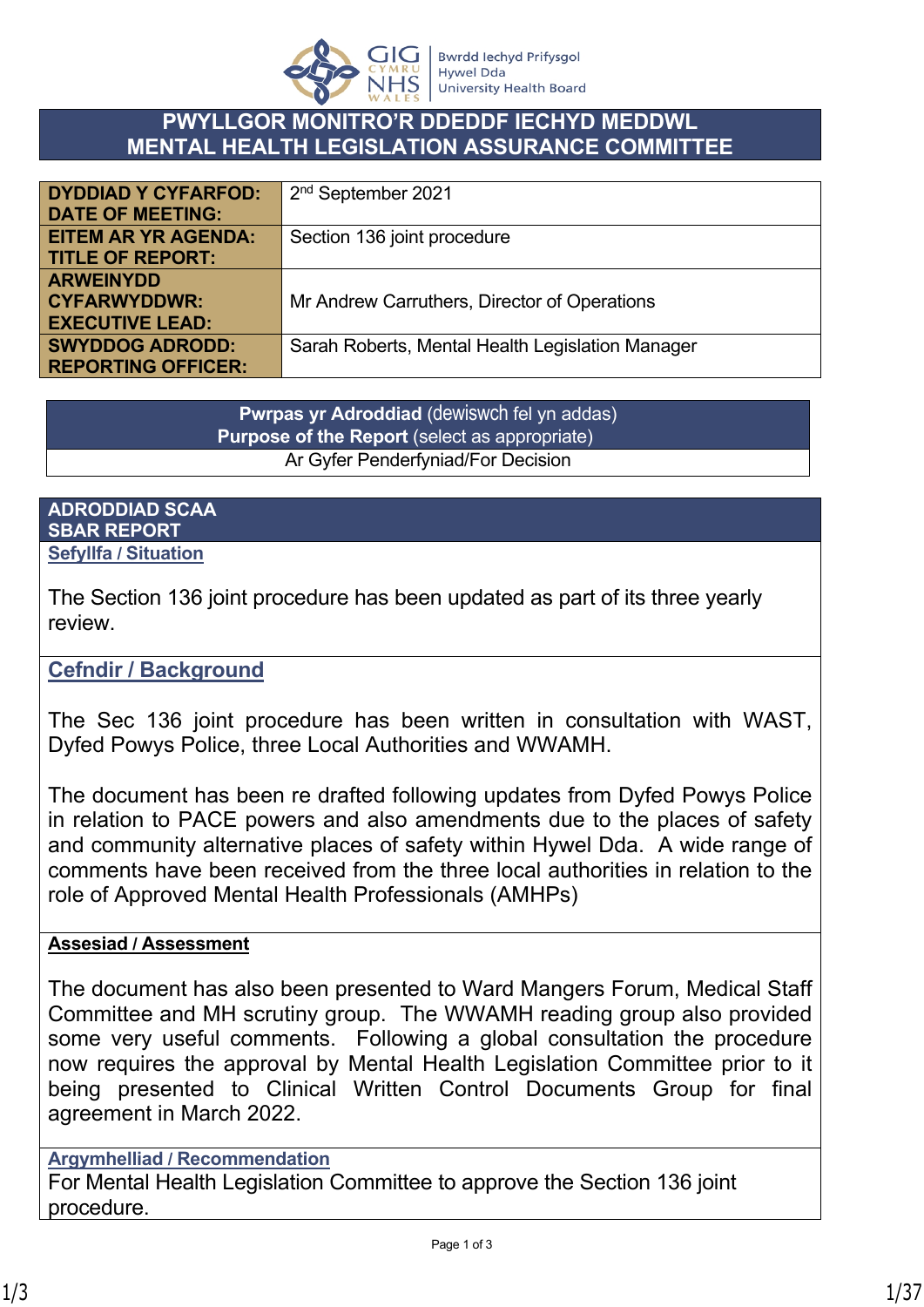| <b>Amcanion: (rhaid cwblhau)</b><br>Objectives: (must be completed)                                                                      |                                                                                                                                                                                                                                                              |
|------------------------------------------------------------------------------------------------------------------------------------------|--------------------------------------------------------------------------------------------------------------------------------------------------------------------------------------------------------------------------------------------------------------|
| <b>Cyfeirnod Cofrestr Risg</b><br><b>Risk Register Reference:</b>                                                                        | Not applicable                                                                                                                                                                                                                                               |
| Safon(au) Gofal ac lechyd:<br><b>Health and Care Standard(s):</b><br><b>Hyperlink to NHS Wales Health &amp;</b><br><b>Care Standards</b> | Governance, Leadership and Accountability                                                                                                                                                                                                                    |
| <b>Amcanion Strategol y BIP:</b><br><b>UHB Strategic Objectives:</b><br><b>Hyperlink to HDdUHB Strategic</b><br><b>Objectives</b>        | All Strategic Objectives are applicable                                                                                                                                                                                                                      |
| <b>Amcanion Llesiant BIP:</b><br><b>UHB Well-being Objectives:</b><br><b>Hyperlink to HDdUHB Well-being</b><br><b>Statement</b>          | 1. Improve population health through prevention and<br>early intervention<br>2. Support people to live active, happy and healthy<br>lives<br>3. Improve efficiency and quality of services through<br>collaboration with people, communities and<br>partners |
| <b>Deddf Llesiant Cenedlaethau'r</b><br>Dyfodol (Cymru) 2015                                                                             | Please explain how each of the '5 Ways of Working'<br>will be demonstrated                                                                                                                                                                                   |
| Pum dull o weithio:<br>The Well-being of Future<br><b>Generations (Wales) Act 2015</b>                                                   | Long term - can you evidence that the long term needs<br>of the population and organisation have been<br>considered in this work?                                                                                                                            |
| 5 Ways of Working:<br><b>Hyperlink to Well-being and Future</b><br><b>Generations Act 2015 - The</b>                                     | Prevention - can you evidence that this work will<br>prevent issues or challenges within, for example,<br>service delivery, finance, workforce, and/or population<br>health?                                                                                 |
| <b>Essentials Guide</b>                                                                                                                  | Integration – can you evidence that this work supports<br>the objectives and goals of either internal or external<br>partners?                                                                                                                               |
|                                                                                                                                          | Collaboration - The Mental Health Legislation<br>Assurance Committee comprises external agencies,<br>carer representatives and local authorities                                                                                                             |
|                                                                                                                                          | Involvement – can you evidence involvement of people<br>with an interest in the service change/development and<br>that this reflects the diversity of our population?                                                                                        |

| <b>Gwybodaeth Ychwanegol:</b><br><b>Further Information:</b> |                                                                                                   |
|--------------------------------------------------------------|---------------------------------------------------------------------------------------------------|
| Ar sail tystiolaeth:<br>Evidence Base:                       | Agendas, papers and minutes of the Mental Health<br>Legislation Committee, Power of Discharge sub |
|                                                              | committee and scrutiny group                                                                      |
| <b>Rhestr Termau:</b>                                        | Included within the body of the report.                                                           |
| <b>Glossary of Terms:</b>                                    |                                                                                                   |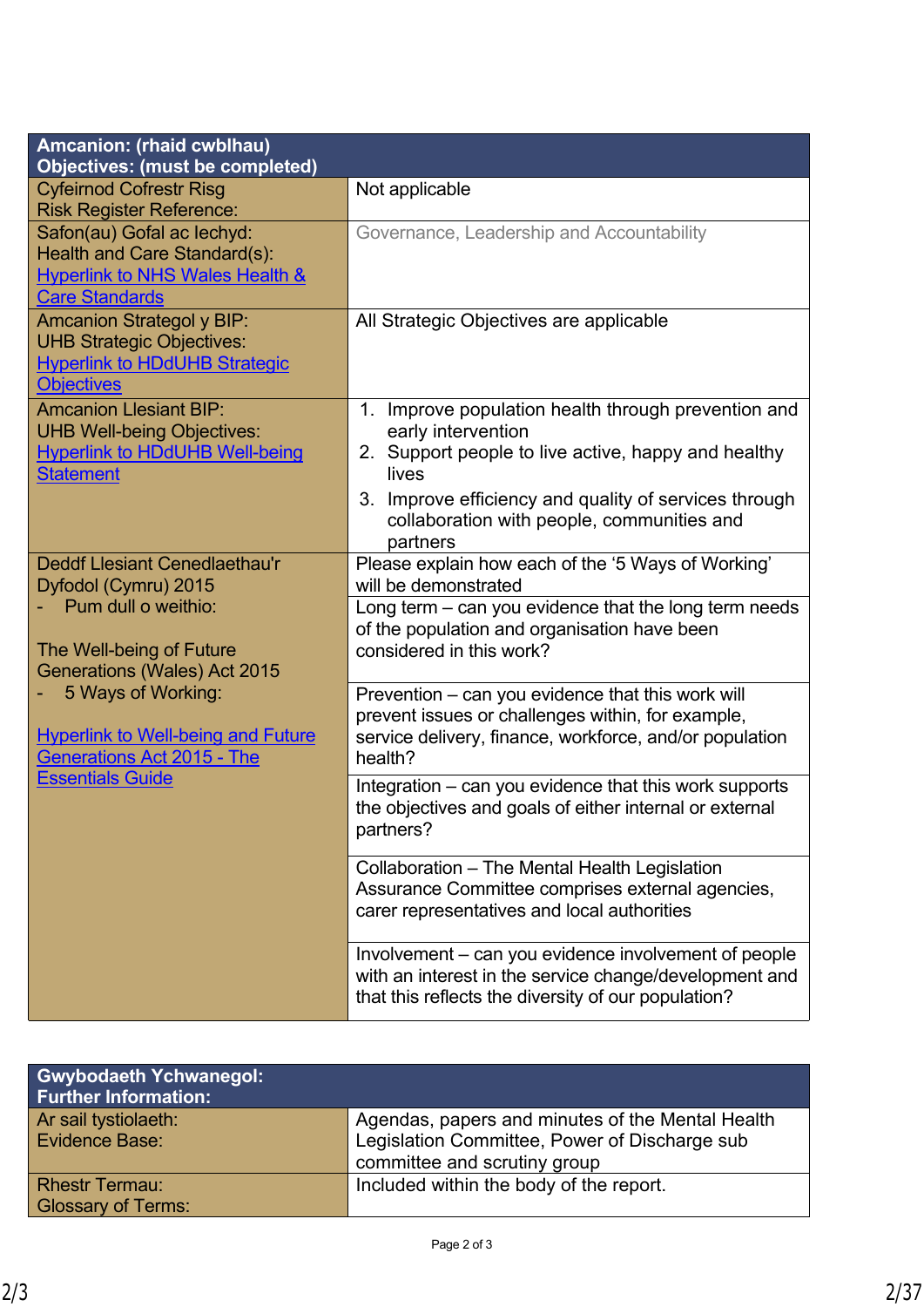| Partion / Pwyllgorau â ymgynhorwyd<br>ymlaen llaw y Cyfarfod Bwrdd Iechyd | The Mental Health Legislation Scrutiny Group |
|---------------------------------------------------------------------------|----------------------------------------------|
| Prifysgol:<br>Parties / Committees consulted prior                        |                                              |
| to University Health Board:                                               |                                              |

| <b>Effaith: (rhaid cwblhau)</b><br>Impact: (must be completed)    |                                                                                                                                                                                                                                                                                                                                                                                              |
|-------------------------------------------------------------------|----------------------------------------------------------------------------------------------------------------------------------------------------------------------------------------------------------------------------------------------------------------------------------------------------------------------------------------------------------------------------------------------|
| <b>Ariannol / Gwerth am Arian:</b><br><b>Financial / Service:</b> | Not Applicable                                                                                                                                                                                                                                                                                                                                                                               |
| <b>Ansawdd / Gofal Claf:</b><br><b>Quality / Patient Care:</b>    | SBAR template in use for all relevant papers and<br>reports.                                                                                                                                                                                                                                                                                                                                 |
| <b>Gweithlu:</b><br><b>Workforce:</b>                             | Not Applicable                                                                                                                                                                                                                                                                                                                                                                               |
| Risg:<br><b>Risk:</b>                                             | Risk of non-compliance with the 1983 Act and with the<br>Welsh Government's Mental Health Act 1983 Code of<br>Practice for Wales; the Mental Health (Wales) Measure<br>2010 Code of Practice; and with the Good Governance<br>Guide<br>- Effective<br>Practice<br>Board<br>Committees<br>(Supplementary Guidance) Guidance.<br>Safety of patients<br>Assurance – use of statutory mechanisms |
| <b>Cyfreithiol:</b><br>Legal:                                     | Non-compliance with the Mental Health Act could result in<br>legal proceedings being brought against the Health Board<br>who is the detaining authority.                                                                                                                                                                                                                                     |
| <b>Enw Da:</b><br><b>Reputational:</b>                            | Not Applicable                                                                                                                                                                                                                                                                                                                                                                               |
| <b>Gyfrinachedd:</b><br><b>Privacy:</b>                           | Not Applicable                                                                                                                                                                                                                                                                                                                                                                               |
| Cydraddoldeb:<br><b>Equality:</b>                                 | Not Applicable                                                                                                                                                                                                                                                                                                                                                                               |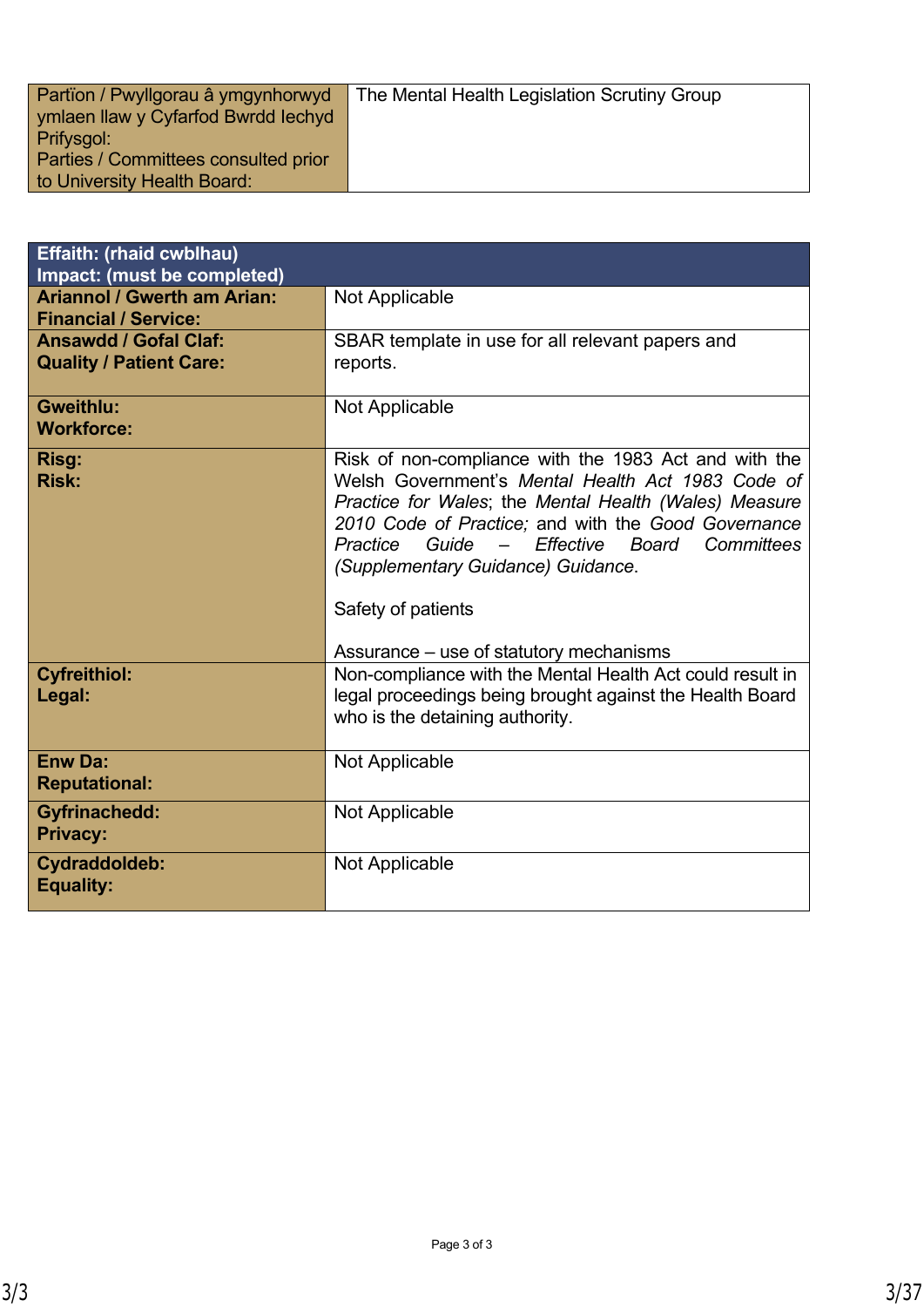

**Bwrdd lechyd Prifysgol Hywel Dda University Health Board** 

# **Section 136 – Mental Health Act, 1983 Mentally Disordered Persons found in Public Places**

**Inter-Agency Procedure** 



| Procedure<br>Number:  | 395              |  | Supersedes:                                                   |  | <b>Classification</b> |                          | Clinical                           |                        |
|-----------------------|------------------|--|---------------------------------------------------------------|--|-----------------------|--------------------------|------------------------------------|------------------------|
|                       |                  |  |                                                               |  |                       |                          |                                    |                        |
| <b>Version</b><br>No: | Date of<br>EqIA: |  | Approved by:                                                  |  |                       | <b>Date</b><br>Approved: | Date made<br>active:               | <b>Review</b><br>Date: |
| 3                     | 22.04.18         |  | <b>Clinical Written Control</b><br><b>Documentation Group</b> |  |                       | 13.09.18                 | 14.02.19<br>Reuploaded<br>19.02.19 | 13.09.21               |
| 4                     | 30.07.21         |  |                                                               |  |                       |                          |                                    |                        |

| <b>Brief Summary</b><br>of Document: | Procedure for the use of Section 136 – mentally disordered persons found in public<br>places. Outlines the process for police officers to bring a person to a place of safety.<br>Identifies appropriate places of safety across Carmarthenshire, Ceredigion and<br>Pembrokeshire. Includes practical information for police officers and staff. Section 136<br>monitoring form is also included. |
|--------------------------------------|---------------------------------------------------------------------------------------------------------------------------------------------------------------------------------------------------------------------------------------------------------------------------------------------------------------------------------------------------------------------------------------------------|
|                                      |                                                                                                                                                                                                                                                                                                                                                                                                   |
| Scope                                | The procedure covers all areas of the HDUHB. It applies to police officers involved in<br>implementing a Section 136 and all nursing staff, doctors and social workers involved<br>with the person when they arrive at a place of safety.                                                                                                                                                         |

| Database No: | 395 | Page 1 of 34 | Version 4 |  |
|--------------|-----|--------------|-----------|--|
|              |     |              |           |  |

**Section 136 – Mentally Disordered Persons Found In A Public Place**  *Please check that this is the most up to date version*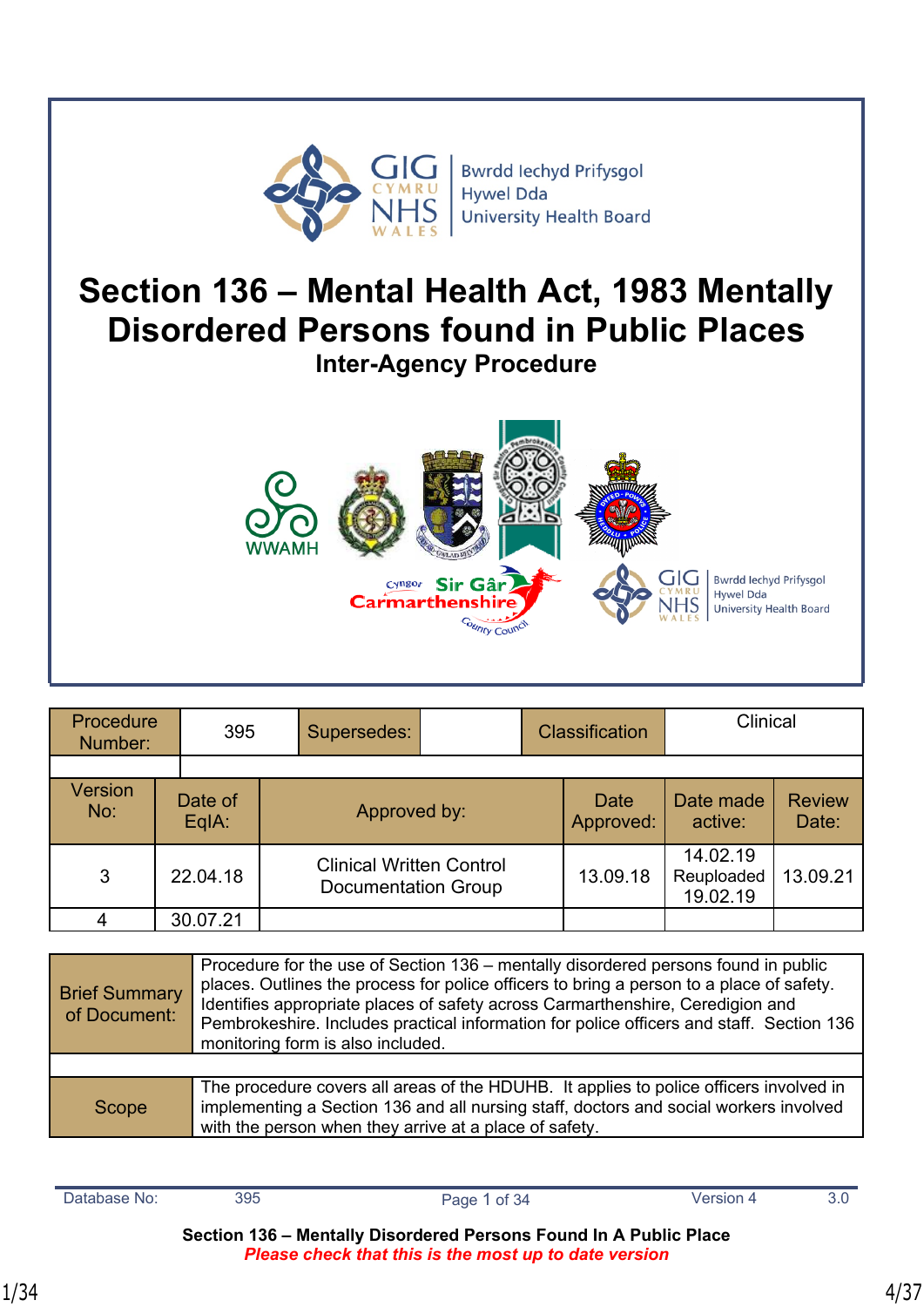| To be read in<br>conjunction<br>with: | 363 - Hospital Managers Scheme of Delegation Policy<br>625 - CTO Policy<br>008 - Consent Policy<br>374 - Mental Capacity Policy<br>743 - Sec 135 Policy<br>731 - Sec 17 Leave Policy<br>741 - Sec 132 Patients' Rights Policy<br>868 - All Wales Safeguarding Policy |
|---------------------------------------|----------------------------------------------------------------------------------------------------------------------------------------------------------------------------------------------------------------------------------------------------------------------|
|---------------------------------------|----------------------------------------------------------------------------------------------------------------------------------------------------------------------------------------------------------------------------------------------------------------------|

| Owning          | Mental Health Legislation Committee - Judith Hardisty, Vice Chair |
|-----------------|-------------------------------------------------------------------|
| committee/group |                                                                   |

| <b>Reviews and updates</b> |                                                                                                                             |                   |  |
|----------------------------|-----------------------------------------------------------------------------------------------------------------------------|-------------------|--|
| Version<br>no:             | <b>Summary of Amendments:</b>                                                                                               | Date<br>Approved: |  |
|                            | New policy                                                                                                                  | 29.10.14          |  |
| $\overline{2}$             | Updated procedure to reflect the amendments to Section 136<br>following the implementation of the Policy and Crime Act 2017 | 13.09.18          |  |
| 3                          | <b>Revised Appendix C inserted</b>                                                                                          | 14.02.19          |  |
| 4.                         | Full 3-yearly review                                                                                                        |                   |  |

#### Glossary of terms

| Term                 | <b>Definition</b>                                                                                                                                                                                                                                          |
|----------------------|------------------------------------------------------------------------------------------------------------------------------------------------------------------------------------------------------------------------------------------------------------|
| <b>AMHP</b>          | Approved Mental Health Professional – a professional with training in<br>the use of the Mental Health Act, approved by a local authority to carry<br>out a number of functions under the Act                                                               |
| <b>RC</b>            | Responsible Clinician – the approved clinician with overall responsibility<br>for the patient's care                                                                                                                                                       |
| <b>COP</b>           | Mental Health Act 1983, Code of Practice for Wales, Revised 2016'<br>which provides statutory guidance to health professionals on how they<br>should proceed when undertaking functions and duties under the Mental<br><b>Health Act in Wales</b>          |
| <b>PACE</b>          | Police and Criminal Evidence Act (1984) is an Act of Parliament, which<br>instituted a legislative framework for the powers of police officers in<br>England and Wales to combat crime, and provided codes of practice for<br>the exercise of those powers |
| <b>SEC 12 DOCTOR</b> | A medically qualified doctor who has been recognised under Section 12<br>(2) of the UK's Mental Health Act (1983) (amended in 1995, 2007), who<br>has specific expertise in mental disorders and has received training in<br>application of the Act        |
| <b>RMP</b>           | A registered medical practitioner (Doctor) approved by the General<br><b>Medical Council</b>                                                                                                                                                               |
| <b>DGH</b>           | NHS District General Hospital which provides secondary care facilities                                                                                                                                                                                     |

| Keywords   Section 136, Mental Health Act, Place of Safety |
|------------------------------------------------------------|
|                                                            |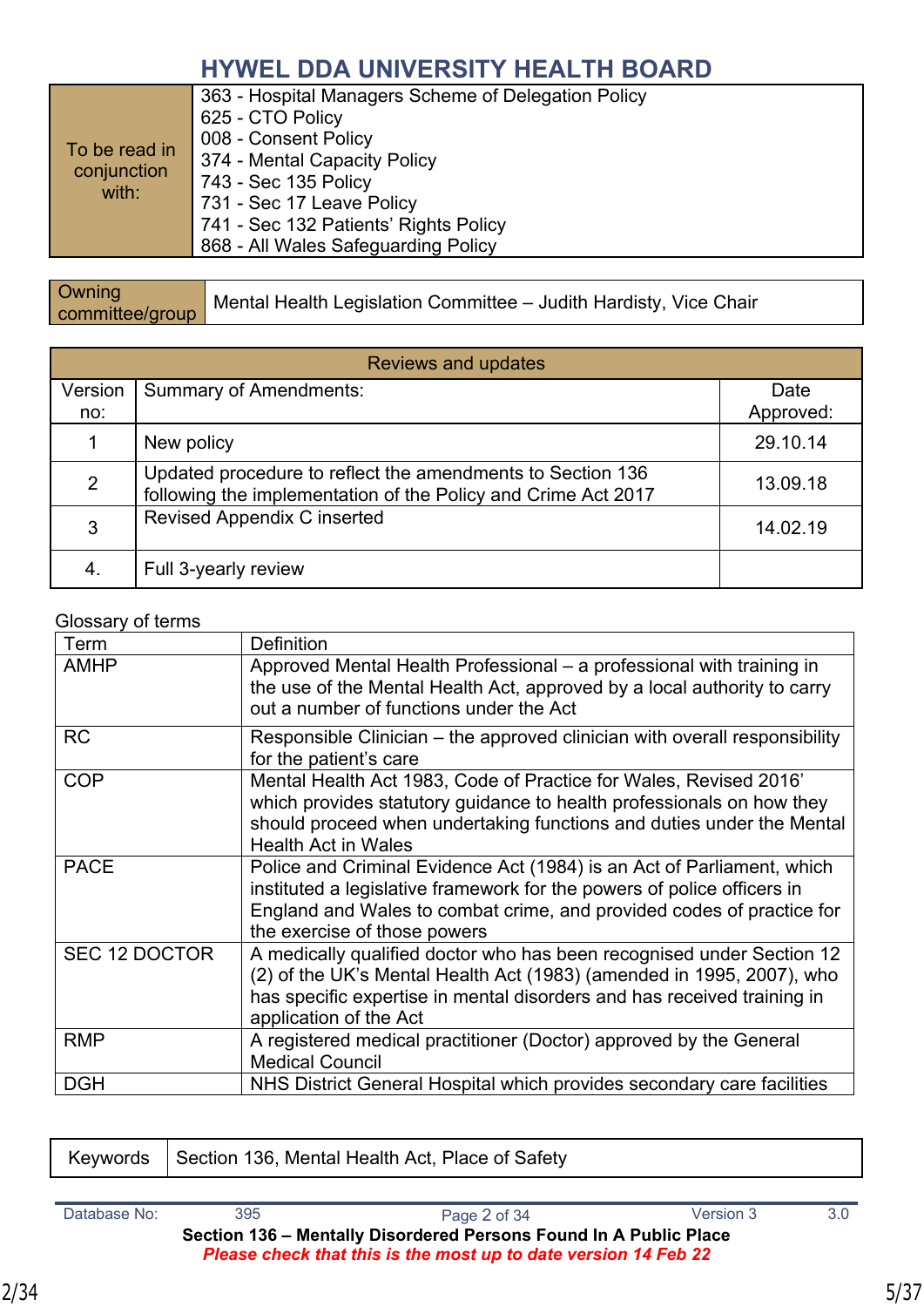### **CONTENTS**

| 1. |                                                                                               |  |
|----|-----------------------------------------------------------------------------------------------|--|
| 2. |                                                                                               |  |
| 3. |                                                                                               |  |
| 4. |                                                                                               |  |
| 5. |                                                                                               |  |
| 6. |                                                                                               |  |
|    |                                                                                               |  |
|    |                                                                                               |  |
|    |                                                                                               |  |
|    |                                                                                               |  |
|    |                                                                                               |  |
|    |                                                                                               |  |
|    |                                                                                               |  |
|    |                                                                                               |  |
|    |                                                                                               |  |
|    |                                                                                               |  |
|    |                                                                                               |  |
|    | 18. Police handover at the health based place of safety (refer to flowchart at Appendix A) 11 |  |
|    |                                                                                               |  |
|    |                                                                                               |  |
|    |                                                                                               |  |
|    |                                                                                               |  |
|    |                                                                                               |  |
|    |                                                                                               |  |
|    |                                                                                               |  |
|    |                                                                                               |  |
|    |                                                                                               |  |
|    |                                                                                               |  |
|    |                                                                                               |  |
|    |                                                                                               |  |
|    | 28. APPENDIX C - Alternative place of safety (APOS) risk assessment 23                        |  |
|    |                                                                                               |  |
|    |                                                                                               |  |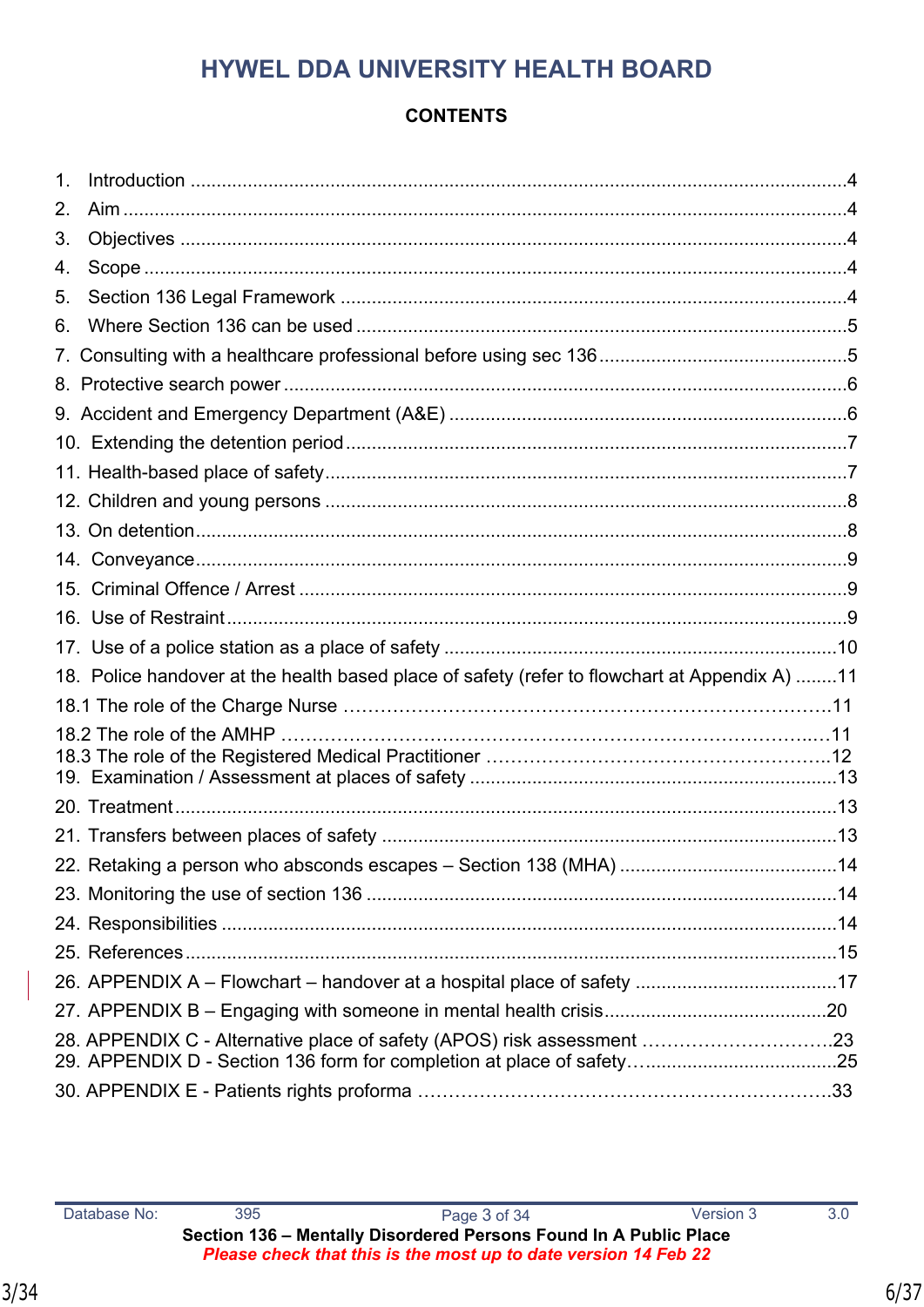#### <span id="page-6-0"></span>**1. Introduction**

The Health Board has a duty to ensure that all relevant functions of the Mental Health Act (MHA), 1983 (the Act) are applied and monitored. All staff caring for individuals should be familiar with the requirements of the Act and related documents. They must pay due regard to the MHA Code of Practice and apply the Code's guiding principles when carrying out their work.

This procedure has been jointly prepared and agreed between health, social services, third-sector agencies, and ambulance and police services across the counties of Ceredigion, Carmarthenshire and Pembrokeshire.

#### <span id="page-6-1"></span>**2. Aim**

This procedure provides guidance on Section 136 (Sec 136) of the Act which provides police officers with the power to remove persons who appear to be suffering from a mental disorder and to be in immediate need of care or control, from any place other than a dwelling, to a place of safety in order that they may receive a mental health assessment and any necessary arrangements made for their ongoing care.

- All agencies that are party to this procedure are aware of their roles and responsibilities;
- Persons detained under Section 136 MHA 1983 are treated with dignity, respect, without discrimination and are assessed as quickly as practicable;
- Persons with mental health issues detained for criminal offences, are processed with due regard to the law.
- All agencies focus on providing the best possible support for the detained person to enable a quick recovery and return to their place in the community.

#### <span id="page-6-2"></span>**3. Objectives**

A person experiencing a mental health crisis should receive the best possible care at the earliest possible point. The legal changes introduced by the Policing and Crime Act 2017 were intended to improve immediate service responses to people who need urgent help with their mental health in cases where police officers are the first to respond.

The aim will be achieved through the following:

- To ensure that Section 136 of the Act is implemented lawfully
- To secure the competent and speedy assessment within 24 hours by a registered medical practitioner (RMP), preferably Section 12 approved, and an approved mental health professional (AMHP);
- To ensure that the person is assessed in the most appropriate setting.

#### <span id="page-6-3"></span>**4. Scope**

This procedure relates to all statutory agencies who fulfil a role in the undertakings and requirements of Sec 136 of the MHA and who operate within the boundaries of Hywel Dda University Health Board.

#### **5. Section 136 – Legal Framework**

Under Sec 136(1) of the MHA, a police officer has the power to remove a person who appears to be suffering from a mental disorder and to be in immediate need of care and control.

- a) To a place of safety within the meaning of Sec 136, or
- b) if the person is already at a place of safety within the meaning of that section, keep the person at that place or remove the person to another place of safety.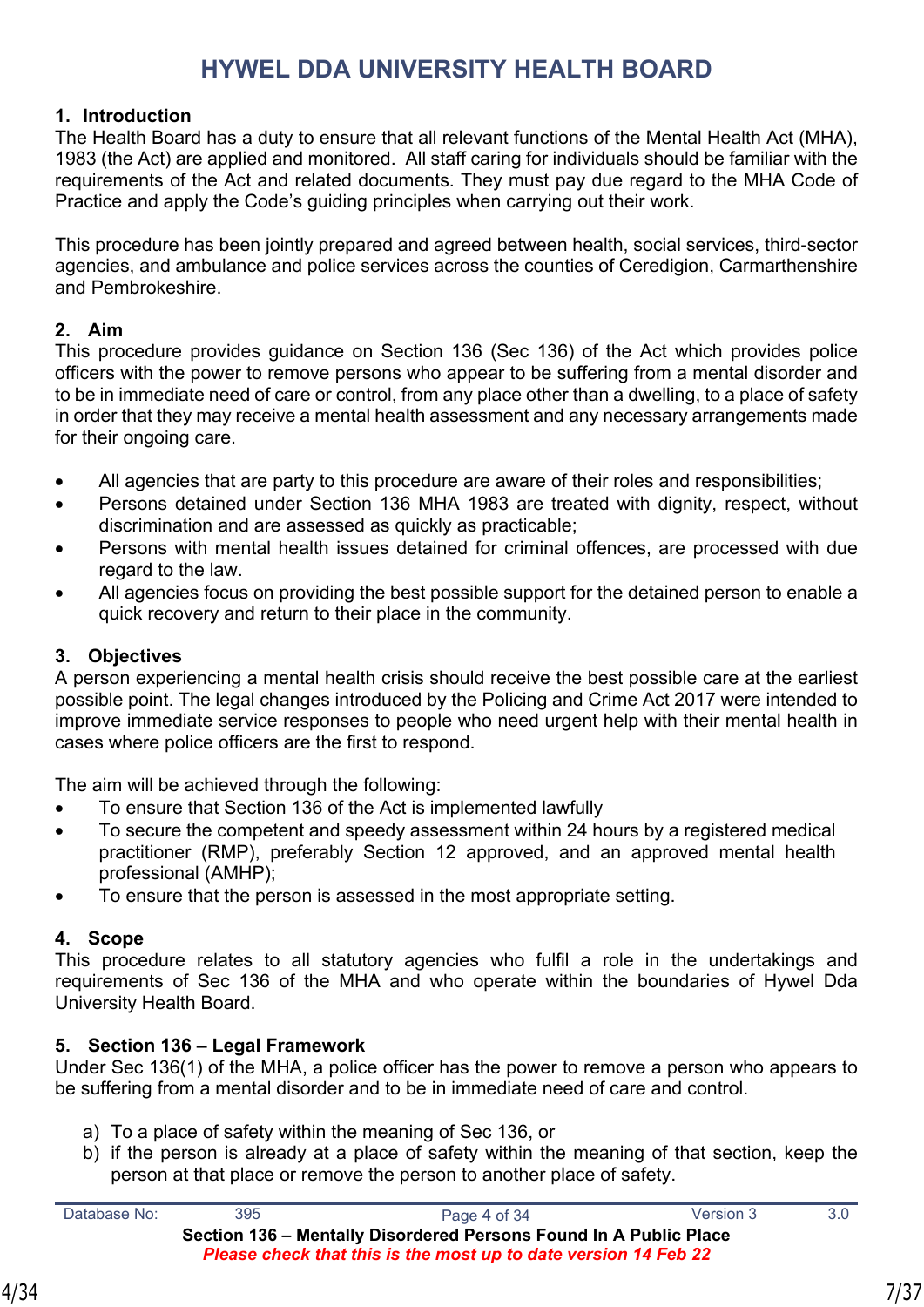A person removed to, or kept at a place of safety under this section may be detained there for a period not exceeding 24 hours for the purpose of enabling him to be examined by an RMP and to be interviewed by an AMHP and of making any arrangements for their treatment or care.

#### **6. Where Sec 136 can be used**

Sec 136 may be exercised where the mentally disordered person is at any place other than a "private building" or its associated buildings or grounds which are defined as -

- any house, flat or room where that person, or any other person, is living, or
- any yard, garden, garage or outhouse that is used in connection with the house, flat or room, other than one that is also used in connection with one or more other houses flats or rooms.

Sec 136(1B) enables an officer to enter any place in which Sec 136(1) applies if necessary by force, to remove a person if there has been a breach of the peace.

**It is unlawful to coax or invite a person outside their property in order to implement Sec 136 powers.** Please refer to Sec 135 Policy if the person is in private premises and a warrant is required.

The Mental Capacity Act (MCA 2005) may also be appropriate in these circumstances and should be considered. Section 5 and 6 of the MCA do not confer an authority to remove persons to hospital or other places of safety for the purposes set out in Sections 135 and 136 of the MHA, but if a person is believed to lack mental capacity and has physical injuries or is intoxicated (including a toxic overdose) which is believed to require immediate treatment it may be appropriate for the MCA to be used to convey the person to A&E for medical treatment. The MCA may be used by any caring service provider and are not exclusive to the Police. If the MCA is used, removal to a place of safety is not an option "R (Sessay) v South London and Maudsley NHS Foundation Trust (2011) EWHC 2617 (QB)". Police should only perform this over other agencies if the person is unmanageably violent.

#### <span id="page-7-0"></span>**7. Consultation with a health professional prior to the use of Sec 136**

**Before** deciding that detention under Sec 136 may be necessary, unless the person is in immediate danger, the police officer must, where practicable, contact and seek advice from a mental health professional before using the powers to remove a person to, or keep them at, a place of safety. The agreed procedure for consultation is that the officer will contact:

a registered mental health nurse; (preferred option).

Although the Policing and Crime Act says consultation can be with a Doctor, AMHP, Paramedic or Occupational Therapist the agreement with the Dyfed Powys Police local protocol is that it must be a mental health nurse.

The police mental health team based at Headquarters are available to advise, support and signpost but officers cannot be consultees, it must be a mental health professional.

The purpose of the consultation is for the officer, who is considering using their powers under Sec 136, to obtain timely and relevant mental health information and advice. The officer will be informed whether or not the person is known to mental health services, whether the person has a mental health issue based on the information provided and whether or not the use of Sec 136 is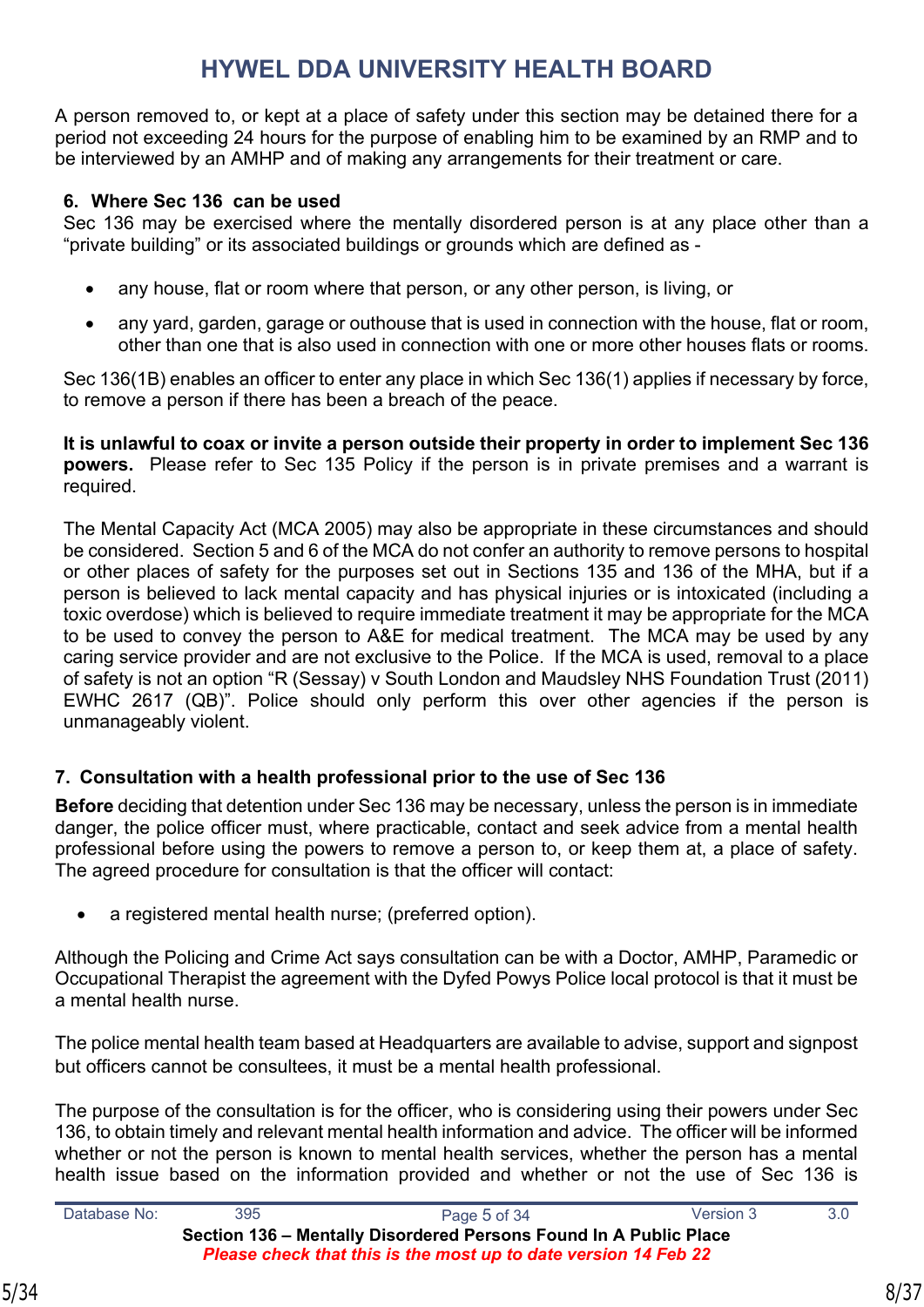appropriate. The advice given will support the officer in deciding a course of action that is in the best interests of the person concerned. Advice is to be sought from the Mental Health Service Duty Manager or Out-of-Hours Clinical Coordinator (see Appendix A for contact information).

At the consultation health staff should advise the officer whether a Sec 136 should be implemented and the most suitable place to take the person for their assessment. Health staff should ensure that the advice given is recorded on the Care Partner system, and if the person is not registered on the system they must generate a new mental health number.

The officer retains ultimate responsibility for the decision to use their Sec 136 powers, having considered the advice given to them as part of any consultation. The officer should ensure that any consultation is recorded on the Sec 136 Monitoring Form (Appendix D) and the STORM incident log, including who was consulted and the advice that they gave.

The officer should ensure that any decision not to consult before using Sec 136 powers, and the reason, is also recorded.

Where a person is to be removed to, or kept at a place of safety, the health professional providing the advice must ensure that they contact the Sec 136 place of safety to inform them that a person is en-route with an expected time of arrival. If the place of safety is in use, the officer will be advised by the health professional to wait.

#### <span id="page-8-0"></span>**8. Protective searches**

Following detention under Sec 136, the officer should conduct a search of the person if the officer has reasonable grounds to believe that the person may be a danger to themselves or others and is concealing something on them which could be used to physically injure themselves or others. This power does not authorise an officer to require a person to remove any of their clothing other an outer clothing but does authorise the search of the person's mouth.

An officer searching a person in the exercise of the power to search may seize and retain anything found, if they have reasonable grounds for believing that the person searched might use it to cause physical injury to themselves or to others.

#### <span id="page-8-1"></span>**9. Accident and Emergency Department (A&E) for medical assessment and / or treatment**

If it is established by the officer or the Sec 136 suite staff that urgent medical attention is required, then the person should be conveyed to the local A&E department.

A&E legally falls within the definition of a place of safety, but it should ONLY be used as a temporary place of safety if the patient requires medical treatment that could not be otherwise provided by the mental health place of safety or police custody.

There will be occasions when officers will bring people to A&E if they have agreed to go there voluntarily for an assessment instead of being placed on a Sec 136.

Where officers are involved in the transfer of a person detained under Sec 136 to A&E, the officers will inform the Duty Nurse at A&E that they are in transit with a Sec 136 and the DGH will direct them to the most appropriate place. The Sec 136 detention starts on arrival at A&E.

While awaiting medical assessment and treatment it will not be appropriate for the person to be left unsupervised.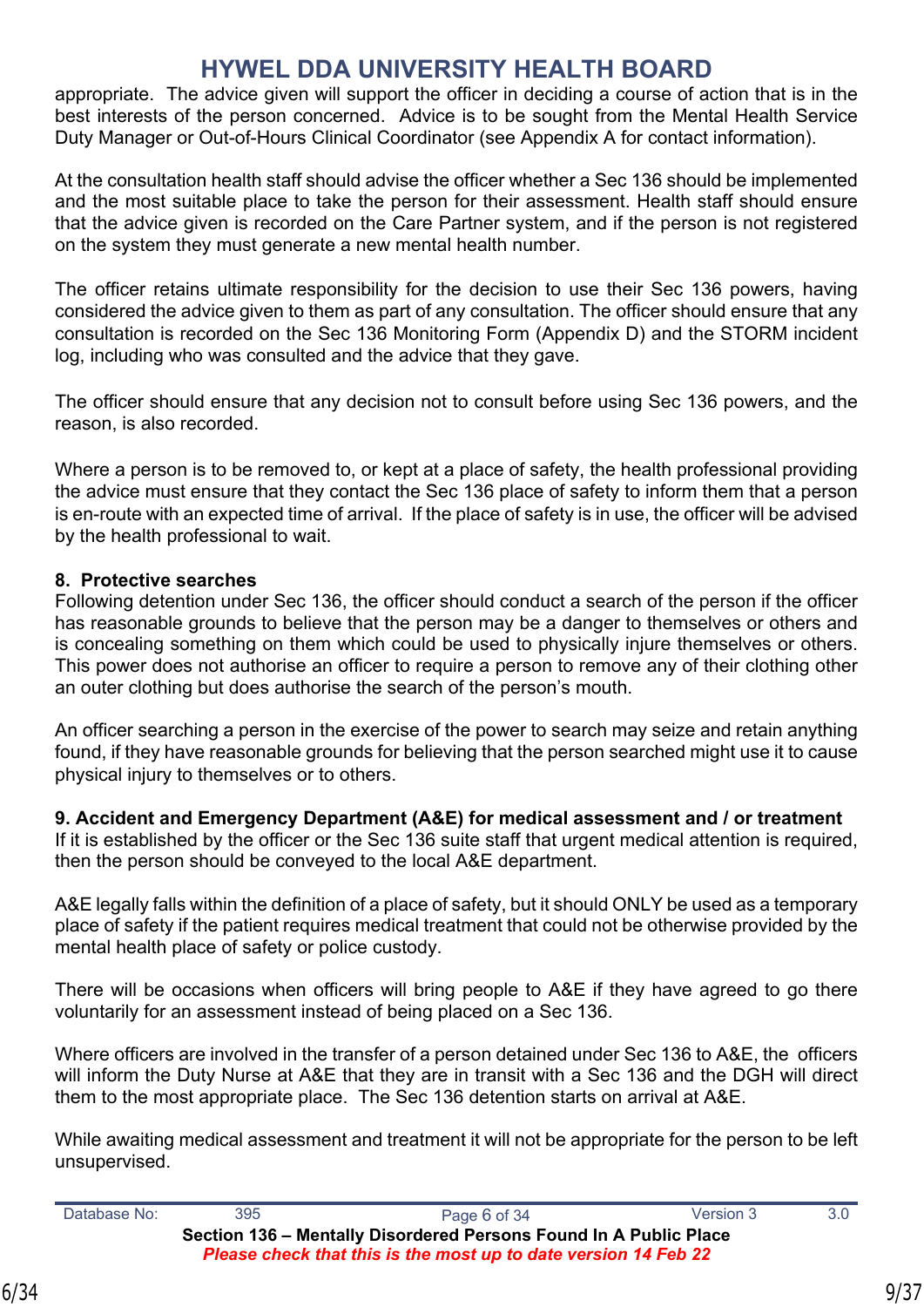Officers must complete the Sec 136 form upon arrival at A&E (detailing the time of detention) and where a person is transferred from another health-based place of safety and the original Sec 136 form accompanies them.

Where the decision is taken to admit the person to a general ward, a joint risk assessment and formal handover of responsibility must occur before the police officer can be discharged of responsibility for the custody and care of the individual and the hospital will continue to be the place of safety.

If the individual is admitted to a general hospital ward for observation/treatment, the mental health assessment will take place during the 24-hour period. The general hospital ward staff and police will contact the duty service manager or out-of-hours manager to advise them that the person has been admitted to a ward and that they require an assessment under Sec 136. The AMHP will liaise with the ward staff as to when it is appropriate for that assessment to take place. It may not be possible to undertake an interview in a suitable manner because of the individual's condition or treatment requirements then the doctor may need to consider extending the Sec 136 period for a further 12 hours.

If A&E is not the designated place of safety then when A&E staff consider that the person is 'fit for discharge' then the person must be transferred by police to a place of safety for conclusion of the mental health assessment, where appropriate to do so.

#### <span id="page-9-0"></span>**10. Extending the detention period**

The RMP who is responsible for the examination of a person detained under Sec 136 may, at any time before the expiry of the period of 24 hours, authorise the detention of the person for a further period of 12 hours (beginning immediately at the end of the period of 24 hours) to a maximum of 36 hours, but only in very limited circumstances.

The authorisation may be given only if the RMP considers that the extension is necessary because the condition (physical or mental) of the person detained is such that it would not be practicable to complete the assessment before the end of the period of 24 hours. This could, for example, be if the person is too mentally distressed, or is particularly intoxicated with alcohol or drugs and cannot co-operate with the assessment process.

There is no provision to extend the 24-hour period for reasons other than the patient's condition i.e. a delay in attendance of the AMHP or RMP is not a valid reason for extending detention.

If the person is detained at a Police Station, and the assessment would be carried out or completed at the Police Station, the RMP may give an authorisation to extend the maximum detention period, but this must be approved by a police officer of the rank of Superintendent or above as it would be unusual for a person to continue to meet the criteria to be held at a Police Station for up to 36 hours.

#### **11. Health based place of safety**

A person in mental health crisis should be taken to or kept at a place of safety that best meets their needs. It is preferable to keep patients within their home county for their assessment where they are known by their local team.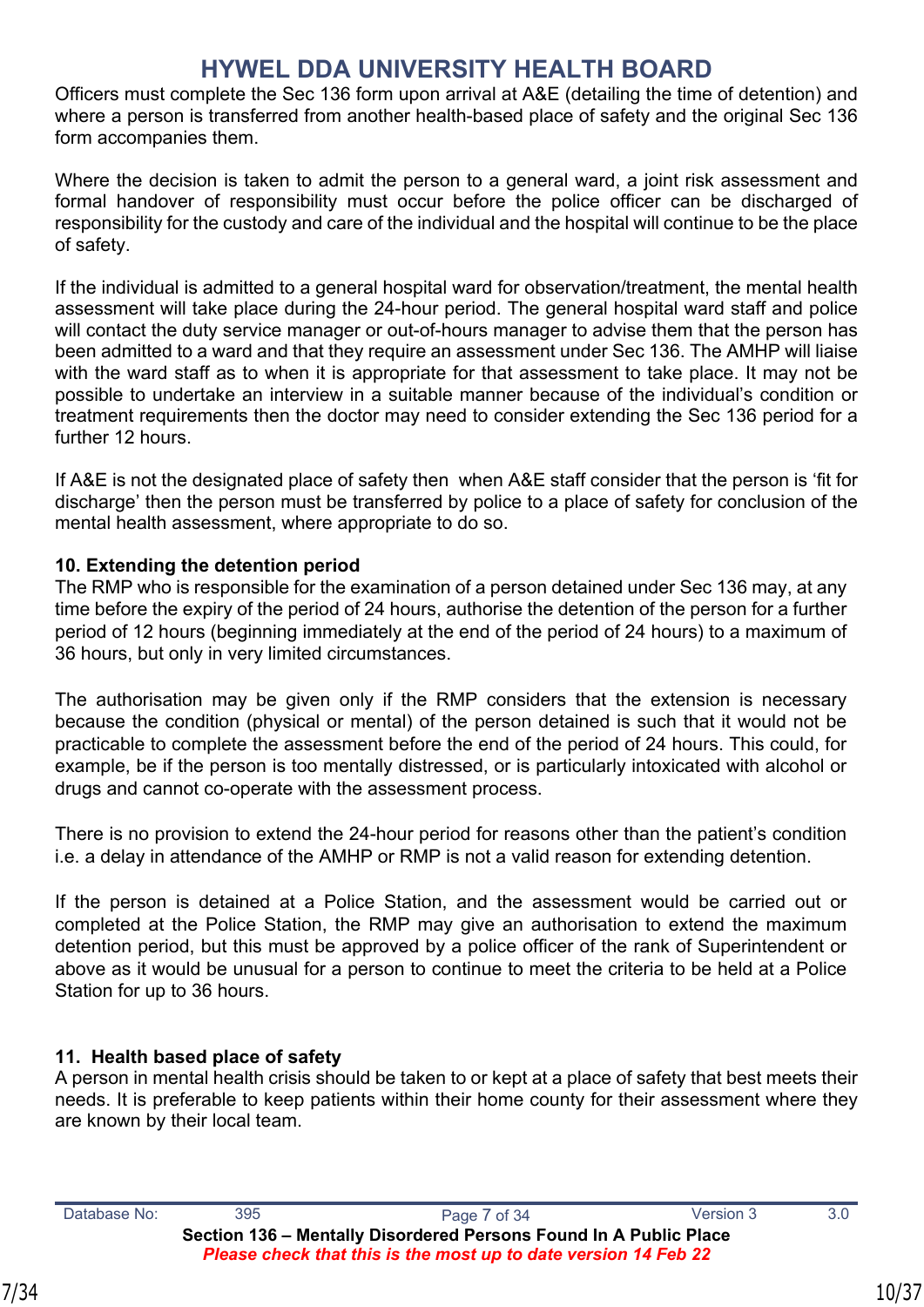The expectation remains that, with limited exceptions, the person's needs will most appropriately be met by taking them to a 'health-based' place of safety - a dedicated Sec 136 suite where they can be looked after by properly trained and qualified mental health and medical professionals. There will however, be situations in which it is appropriate to use other suitable places, or where other suitable places can supplement the use of health-based places of safety.

It has been agreed locally that adult persons (18 years and above) detained under Sec 136 can (where appropriate) be conveyed directly to the following places:

| <b>Hywel Dda Places of Safety</b> | <b>Address</b>                                     |
|-----------------------------------|----------------------------------------------------|
| Bryngofal Ward - Designated POS   | Cae Bryn, Prince Philip Hospital, Llanelli         |
| Gorwelion - Community POS         | Llanbadarn Road, Aberystwyth                       |
| Bro Cerwyn - Community POS        | Bro Cerwyn, Fishguard Road, Haverfordwest          |
| Morlais Ward (under-18s)          | Canolfan Gwenog, Glangwili Hospital,<br>Carmarthen |

#### **Please see Appendix C – Alternative Community Place of Safety (APOS) risk assessment and contact telephone numbers at Appendix A**

In circumstances where there is no availability of a health-based place of safety, then officers are required to wait until the suite is vacant and staff are able to accept the person. This discussion should take place within the health consultation.

#### <span id="page-10-0"></span>**12. Children and young persons**

Children of any age may be detained using Sec 136 and any person under 18 may be taken into police protection using Section 46 of the Children Act 1989. Information about the application of MHA powers to children and young people under the age of 18 is provided in Chapter 19 of the MHA Code of Practice for Wales. Police must also be aware of the Social Services and Well-being (Wales) Act, 2014 and ensure that the young person receives the help and support they need.

#### <span id="page-10-1"></span>**13. On detention**

Following consultation the officer will

- request the attendance of an ambulance (if an ambulance is not available, the officer must record on STORM the outcome of the request and must utilise the most appropriate method of transport to ensure the safe and timely transfer of the person to the place of safety); police vehicles should therefore only be used when it is the most appropriate method of transport (i.e the person is behaving, or has behaved, violently.
- contact the intended place of safety to check availability
- provide to the place of safety an estimated time of arrival for the person and basic information about the case, including whether the individual is intoxicated or under the influence of substances, whether the AMHP could be contacted and whether the individual will not be fit for assessment:
- provide information of any risks identified.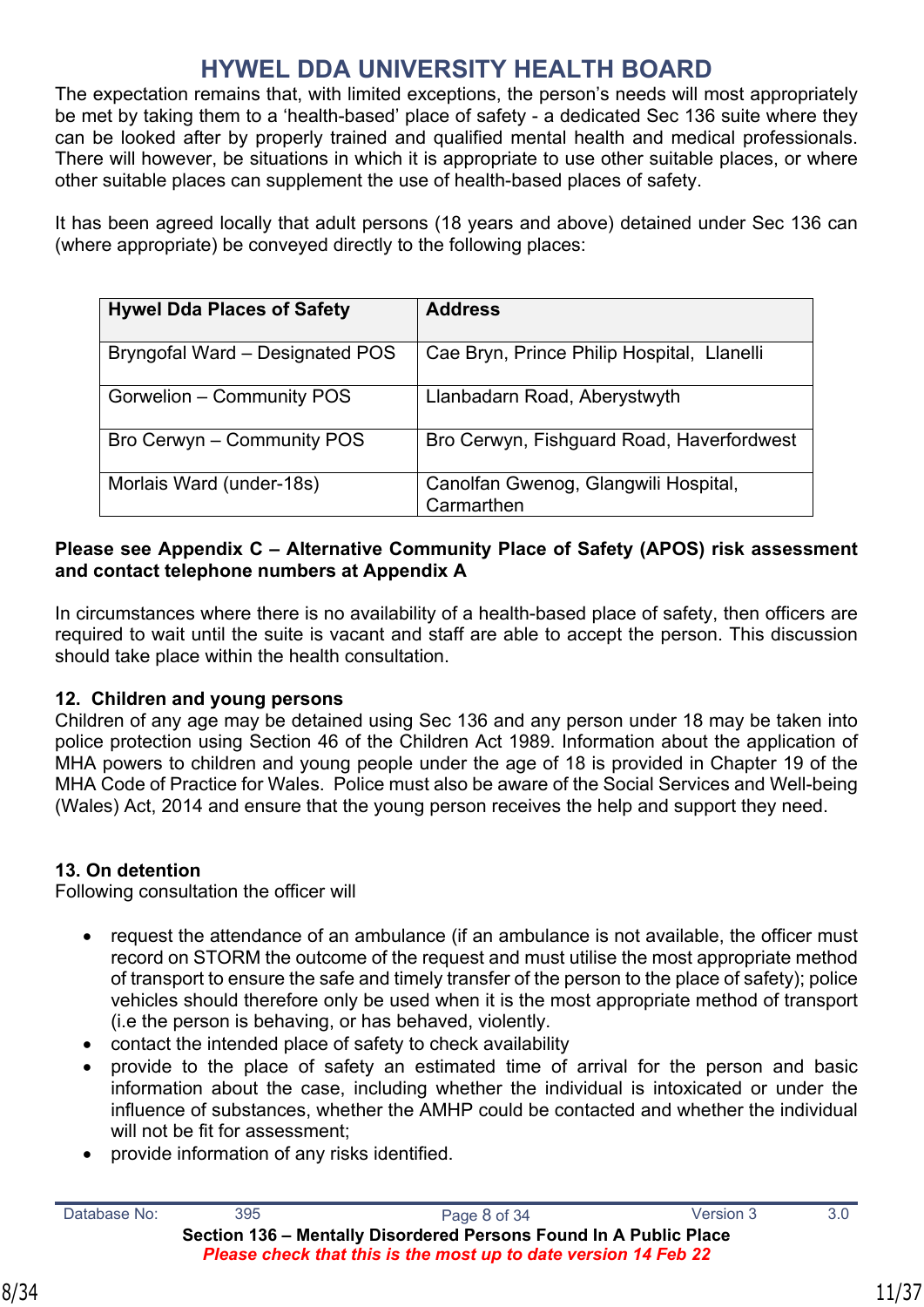#### <span id="page-11-0"></span>**14. Conveyance**

An assessment must be made jointly between the AMHP, officers and ambulance (if in attendance) which will include any risks to the health and safety of the person and any other affected people, to ensure that the person is transported in the manner most appropriate to their situation. This should be the least intimidating to them and most likely to preserve their dignity and that of their family. For those people who require admission to a Hywel Dda bed following the Sec 136 assessment the AMHP must have a conversation with the duty senior nurse to ensure appropriate transport will be made available in a timely manner where it is needed to convey the person to hospital. The specific needs of children should also be considered. If a person from out of area is assessed and requires an admission to another Health Board the AMHP will contact that Health Board to discuss arrangements for appropriate conveyance.

#### **15. Criminal offence / arrest**

Where a person is detained by the officer under Sec 136 but has committed a criminal offence, the person should be arrested unless the offence is so minor as to be safely set aside. This might occur where the offending was very low-level, possibly 'victimless', and where the behaviour is most likely to be related to their mental health condition.

For offences that are not minor, it is ultimately up to the discretion of the arresting officer to decide if the person should be removed to police custody or to prioritise detention in a health-based place of safety.

In these circumstances, the arresting officer must inform the person in charge of the place of safety so that arrangements can be made to take the person to police custody when appropriate following discharge of the Sec 136. There must be no assumption by officers, or anyone else, that the individual cannot be prosecuted because of their mental health condition. A thorough criminal investigation of the incident should occur on each occasion.

Sec 136 should not be used following an arrest for a criminal offence; if officers have concerns about a person's mental health who they have arrested, they must inform the custody sergeant who can arrange for a mental health assessment in police custody. Officers must also make the custody sergeant aware of any information they hold indicating that the detainee has recently been in contact with mental health services.

If the person is drunk and there is no evidence of mental disorder, officers can consider dealing with the individual for drunkenness in a public place, being drunk and disorderly or being drunk and incapable or can contact paramedics if there are concerns about the individual's physical health.

#### **16. Use of restraint**

The use of physical restraint or force may be required when removing a person to, or within, a place of safety for the protection of the person or others (such as the public, staff or individuals). If physical restraint is used, it must be necessary and unavoidable in order to prevent harm to the person or others and be must proportionate to the risk of harm if restraint were not used. The least restrictive type of restraint must be used, and the use of handcuffs, leg restraints and taser will be used as a last resort.

Where officers are involved in any prolonged restraint, they must treat the situation as a medical emergency and obtain emergency medical care for the person by summoning an ambulance to take the person to an A&E department. The provision of such emergency medical care must take priority over the provision of mental health care.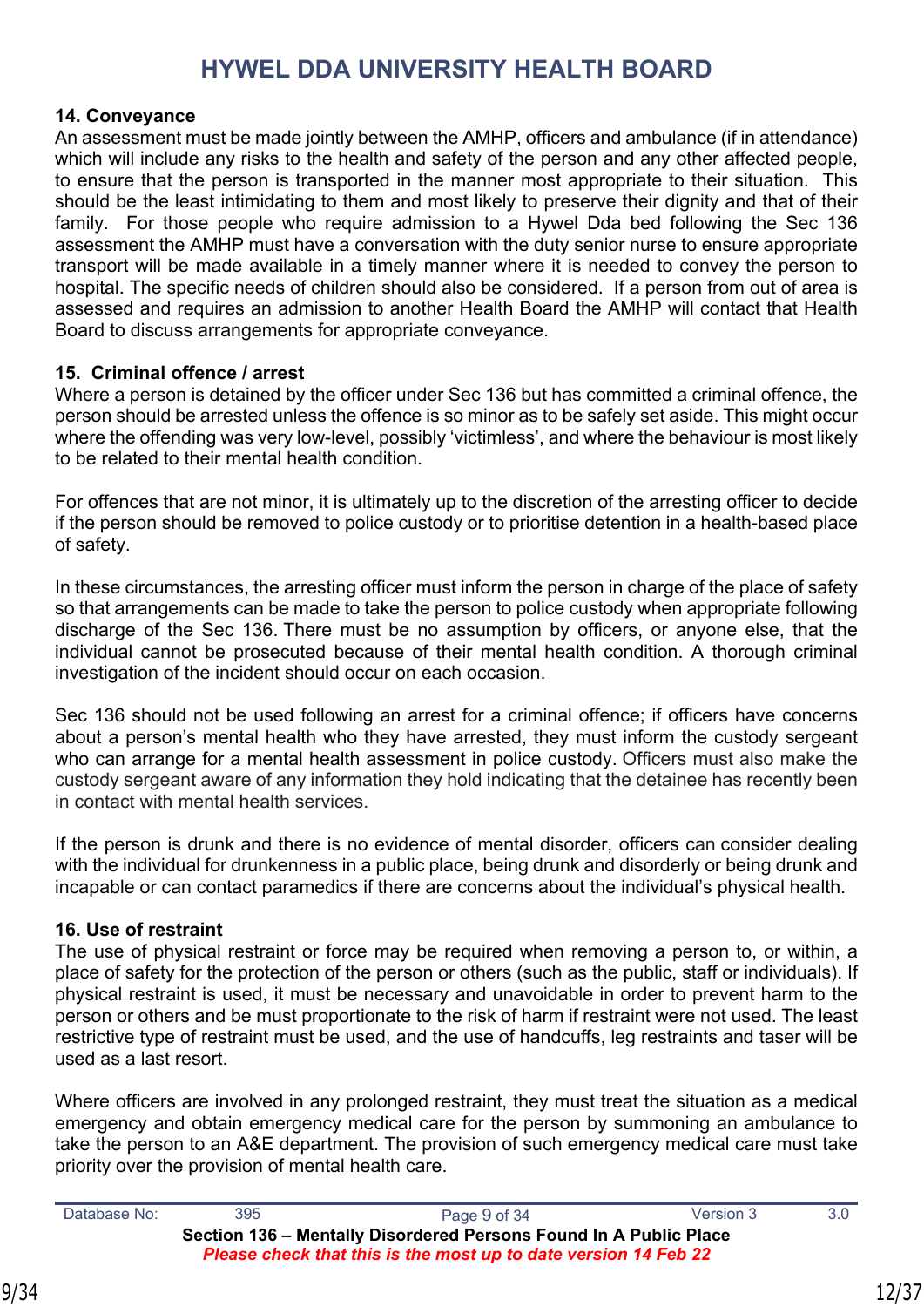Where staff from a health-based place of safety are also involved in a restraint this should be documented and full procedures followed.

#### **17. Use of a Police Station**

Sec 136A(1) states that a Police Station may not be used as a place of safety for a person under the age of 18, in any circumstances. In cases where a child or young person aged under 18 years exhibits violent or volatile behaviour, this behaviour will need to be safely managed in a health based place of safety.

A Police Station may only be used as a place of safety for a person aged 18 and over in the specific circumstances set out in the Mental Health Act 1983 (Places of Safety) Regulations 2017:

i) the behaviour of the person poses an imminent risk of serious injury or death to themselves or another person.

ii) because of that risk, no other place of safety in the relevant police area can reasonably be expected to detain them; and

iii) as far as reasonably practicable, a healthcare professional will be present at the Police Station and available to them.

An officer of at least the rank of Inspector must give authority for the use of a Police Station in such circumstances.

The healthcare professional will be required to check the welfare of the detained person at least every half hour and any appropriate action be taken for their treatment and care. The details of these checks should be recorded.

The Custody Officer will be required to review, at least hourly, whether the circumstances continue to exist, i.e. that their behaviour poses an imminent risk of serious injury or death to themselves or others, and that because of that risk no place of safety other than a Police Station in the relevant police area can reasonably be expected to detain them.

In circumstances where the person is sleeping a review may be extended to once every 3 hours provided that the healthcare professional carrying out the half-hourly checks have not identified any risk that would require them to be woken more frequently. During this time the half-hourly healthcare professional checks should continue, to assess whether the person is genuinely sleeping, whether such a period of sleep may be beneficial, or whether apparent sleep may be masking other physical symptoms such as a fit or unconsciousness for which urgent medical attention will be required.

The Custody Officer will be required to arrange for a person to be taken to another place of safety in the following circumstances;

i) the requirement that a welfare check be carried out every half-hour or that a healthcare professional be present and available throughout the detention are not met, or ii) the criteria for using the Police Station as a place of safety no longer exist

However, there is an exception to the above requirements, in that, if arrangements have already been made for a mental health assessment to take place at the Police Station and postponing the assessment would cause distress to the person then transfer need not take place. This may be in circumstances where the AMHP is already en-route and the assessment is likely to commence and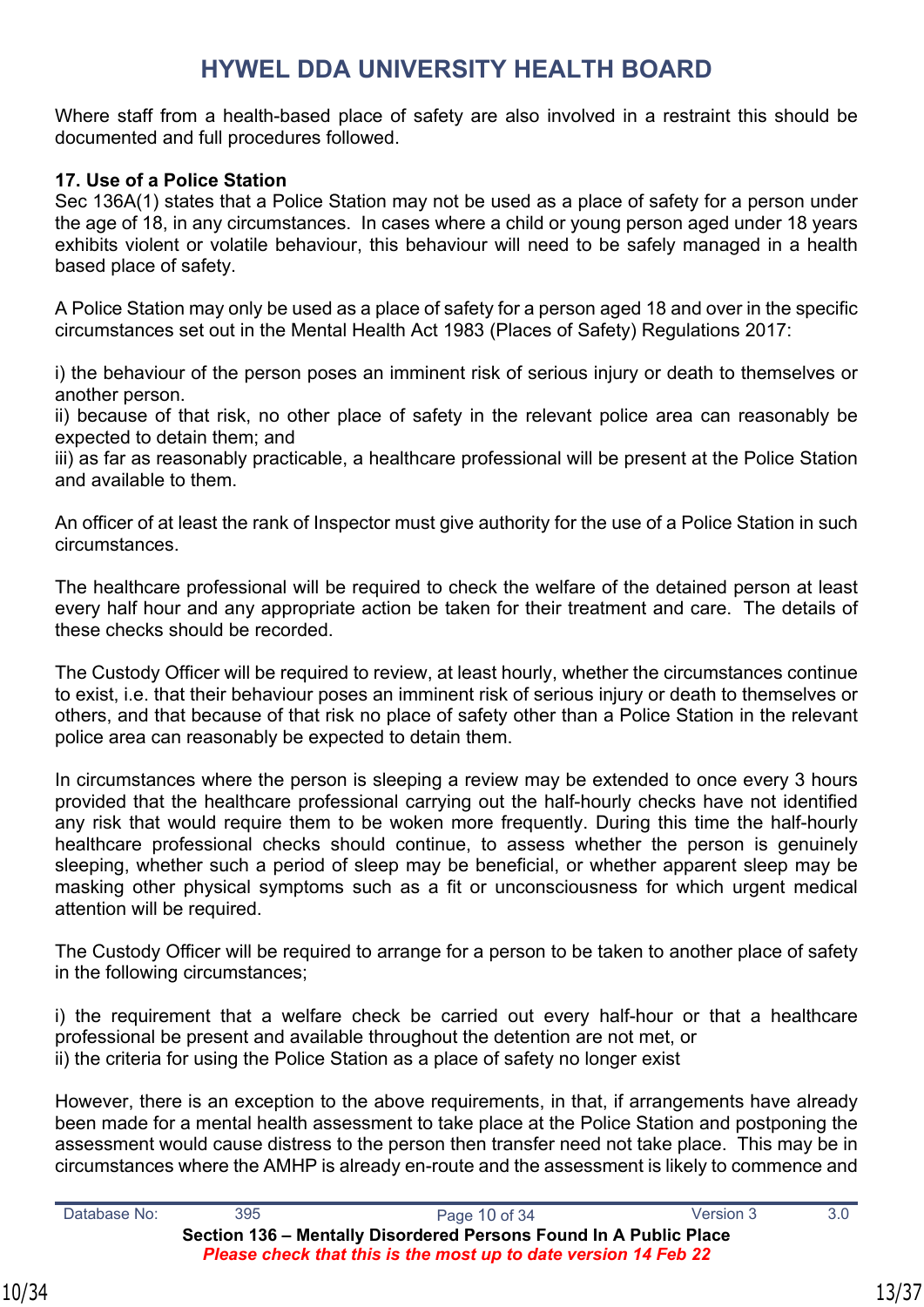where transferring the person to another place of safety would be likely to take longer than waiting for the AMHP to arrive at the Police Station.

#### **18. Police handover at the health based place of safety**

#### **18.1 The role of the nurse in charge**

The officer will deliver the person into the care of the hospital staff providing information as to the reasons why the Sec 136 was implemented. The role of the nurse in charge is as follows:-

- receive notification regarding the imminent Sec 136 arrival and make necessary preparations.
- contact the AMHP.
- meet the person and officers, who will be invited to sit in the waiting area.
- ensure that the police officer completes the Sec 136 monitoring form (Appendix D);
- scrutinise the Sec 136 form to ensure that it has been completed in full by the officer.
- discuss with the officer whether they are required to remain until handover is completed, joint assessment is completed, and staff are allocated to the Sec 136 suite. (officers are to be given regular updates on time requirement).
- if the person is intoxicated, the nurse in charge must undertake appropriate monitoring and make a judgement about the person's suitability for assessment.
- arrange the services of an interpreter if needed and consider those persons with any sensory needs.
- explain to the person their situation, what to expect and their rights under Sec 136 in both verbal and written forms (Appendix E).
- make entry on Care Partner
- officers cannot be released if the person is violent, causing a breach of the peace or making attempts to leave.

If there are any questions or uncertainty as to the appropriate risk level, it may be necessary for the officer to remain to ensure that the most appropriate outcome is achieved. If, after one hour, the handover has not taken place, the matter must be escalated to the Duty Inspector and Duty Senior Nurse/Out of Hours Manager.

Where a hospital is used as a place of safety staff must apply Sec 132 (provision of information to patients detained under the Act) and ensure that all provisions are complied with. This should be documented on Care Partner and a patient's rights proforma completed (Appendix E).

The assessment must be recorded on the Sec 136 Monitoring Form (Appendix D).The RMP and AMHP must provide information on the outcome of the assessment. The completed form is to be submitted along with a person's rights proforma to the MHA administration team at the earliest opportunity for monitoring purposes.

#### **18.2 The role of the AMHP**

The Local Authorities will need to provide Health Board senior management with up to date rotas of AMHP cover detailing any short falls.

If the person is felt to have a mental disorder then the relevant local authority where the place of safety is based has a duty to provide an AMHP to assess any person detained under Sec 136 that does not prevent another authority from carrying out an assessment if more appropriate for them to do so, irrespective of where the person currently is. However this would need to be mutually agreed and the responsibility rests with the LA where the individual is currently. The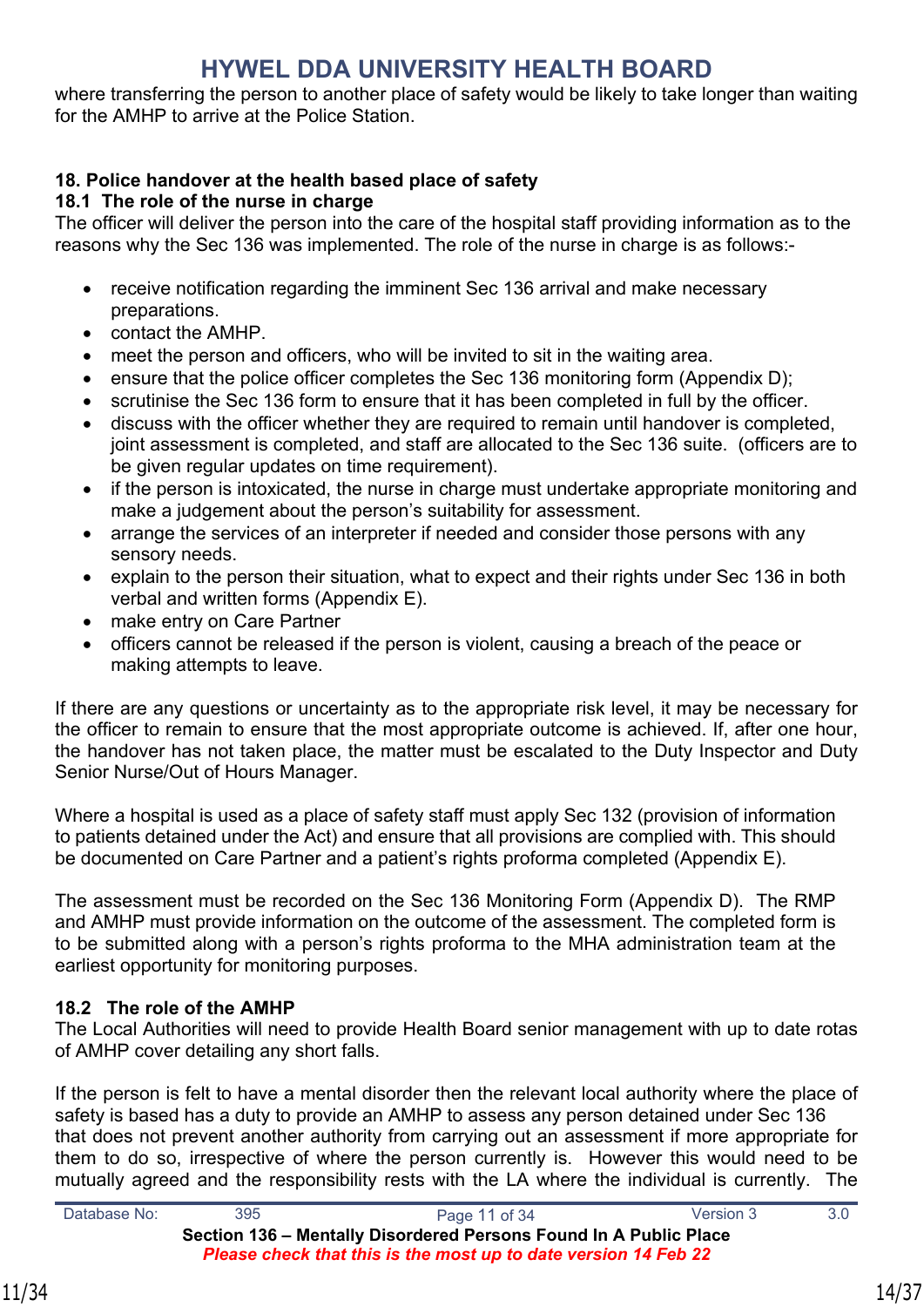AMHP must provide clear information to the person about their rights, taking into account any language, learning or cultural needs. The AMHP shall keep the relevant police officers involved in the case fully informed throughout the assessment period and should also:

- contact the hospital to notify their expected time of arrival as soon as is reasonably practicable; they should endeavour to attend the designated place of safety within 4 hours ofthe initial request.
- AMHPs should endeavour to attend a place of safety within a timely manner.
- contact the on call doctor to review the person (one doctor required initially).
- contact the detained persons nearest relative, friends or carers.
- find out if a previous psychiatric history exists.
- consider possible alternatives to admission to hospital.
- liaise with the nurse in charge or custody officer regarding progress.
- co-ordinate the MHA assessment where detention under the MHA and admission is required.
- complete an AMHP assessment form and attach it to the completed Sec 136 form.
- make an entry on Care Partner and ensure AMHP assessment form is uploaded where the patient is not detained.

Co-ordinating arrangements for admission to hospital remains the responsibility of the AMHP following consultation with the On Call Manager/Duty Service Manager. Where it has been agreed that the police should resume their duties, they should not become re-involved in supporting any conveyance unless the risk assessment has altered. It will be the responsibility of the health board to identify a bed if an admission is required and provide the means for conveyance. The AMHP should link in with the on call manager/duty service manager to ensure appropriate transport is available.

If the person is released from detention with other suitable arrangements for care in the community, (if appropriate) this will be arranged by the AMHP.

If the individual is NOT detained under the Act, the AMHP in conjunction with other professionals will decide upon the most appropriate alternative available, for example:-

- the individual's family can be requested to provide transport home.
- other transport can be considered to convey the individual home, including St Johns Ambulance.

Each decision must be based on the individual's needs, wishes and circumstances.

#### **18.3 The role of the Registered Medical Practitioner (doctor)**

Where a person has been detained under Sec 136, they must be assessed by a doctor, who will be required to:

- assess the person and determine whether the person has a mental disorder and requires admission under the MHA; if it is felt that the person is not mentally disordered, then the person can no longer be detained under the section and should be immediately released from Sec 136 by the doctor (Code of Practice for Wales, paragraph 16.53); if a person has a mental disorder, they MUST also be assessed by an AMHP.
- When the assessing doctor is an NHS doctor they should ensure that where there is to be an application, a medical recommendation is completed and a hospital bed is available. This will be arranged directly with the ward to which the person is being admitted;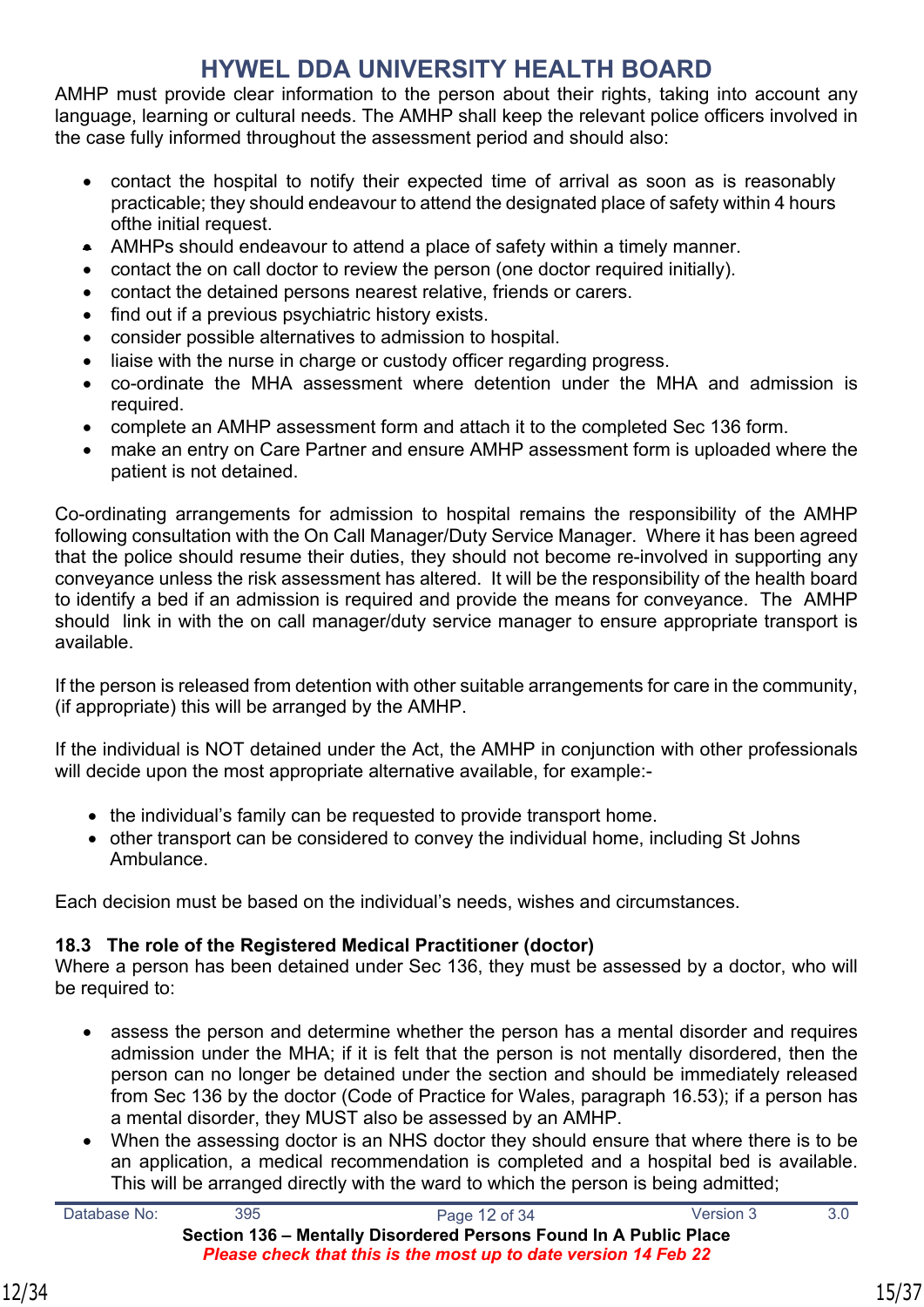- Those assessing the person must record the outcome of the assessment on the S136 form which will be made available to them by a qualified nurse.
- Make entry on Care Partner (if NHS doctor).

#### **19. Examination/assessment at places of safety**

Assessments must not be delayed to make care arrangements. e.g out-of-area beds, CTO re-call arrangements. The person must be seen so that their immediate care needs can also be established.

The clinical grounds to delay an assessment being carried out are:

- the person is too intoxicated with alcohol or drugs to be assessed.
- the person is too physically unwell and has been transferred to A&E for treatment.
- there is insufficient information about the person and it is necessary to delay the assessment until that information can be collated.
- the person needs to be transferred between places of safety.
- the person requires an interpreter including sign language.
- the person has a specific need and the assessing team agree that it is appropriate to delay the assessment until the professional with relevant experience can be present/consulted.

Assessors should ensure that any reasonable adjustments are made for people with an impairment that constitutes a disability under the Equality Act, 2010.

Where individuals have specific needs (e.g. autism, learning disability, hearing impairment) or are under 18, one of the assessing team should have knowledge and experience of working with those specific needs. If this is not possible, the team should be accompanied by, or consult someone with appropriate knowledge and experience as per the Code of Practice.

#### <span id="page-15-0"></span>**20. Treatment**

Sec 136 does not give authority for treatment. Cconsent must be sought for any treatment, and it must be medically necessary for treatment to be given. If the individual lacks the capacity to consent, treatment could be considered under the Mental Capacity Act, and common law may be an option in an emergency. Treatment of under-17s who are not competent to decide about treatment could be given via parental consent. The reasons for treatment and the legal basis need to be documented on the Sec 136 Monitoring Form (Appendix D).

#### **21. Transfer between places of safety**

Individuals may be transferred before their assessment has begun, after it has started or following its completion, while waiting for appropriate arrangements for care and treatment to be put in place. There is no restriction on the number of times that a person can be transferred. Unless it is unavoidable, a person should not be moved from one place of safety to another until it has been confirmed that the new place of safety is willing and able to accept them.

Except in an emergency, the agreement of an AMHP, a RMP or another healthcare professional competent to assess whether the transfer would put the person's health or safety (or that of other people) at risk should be obtained before the person is transferred from one place of safety to another. It is for those professionals to decide whether they first need to examine the person.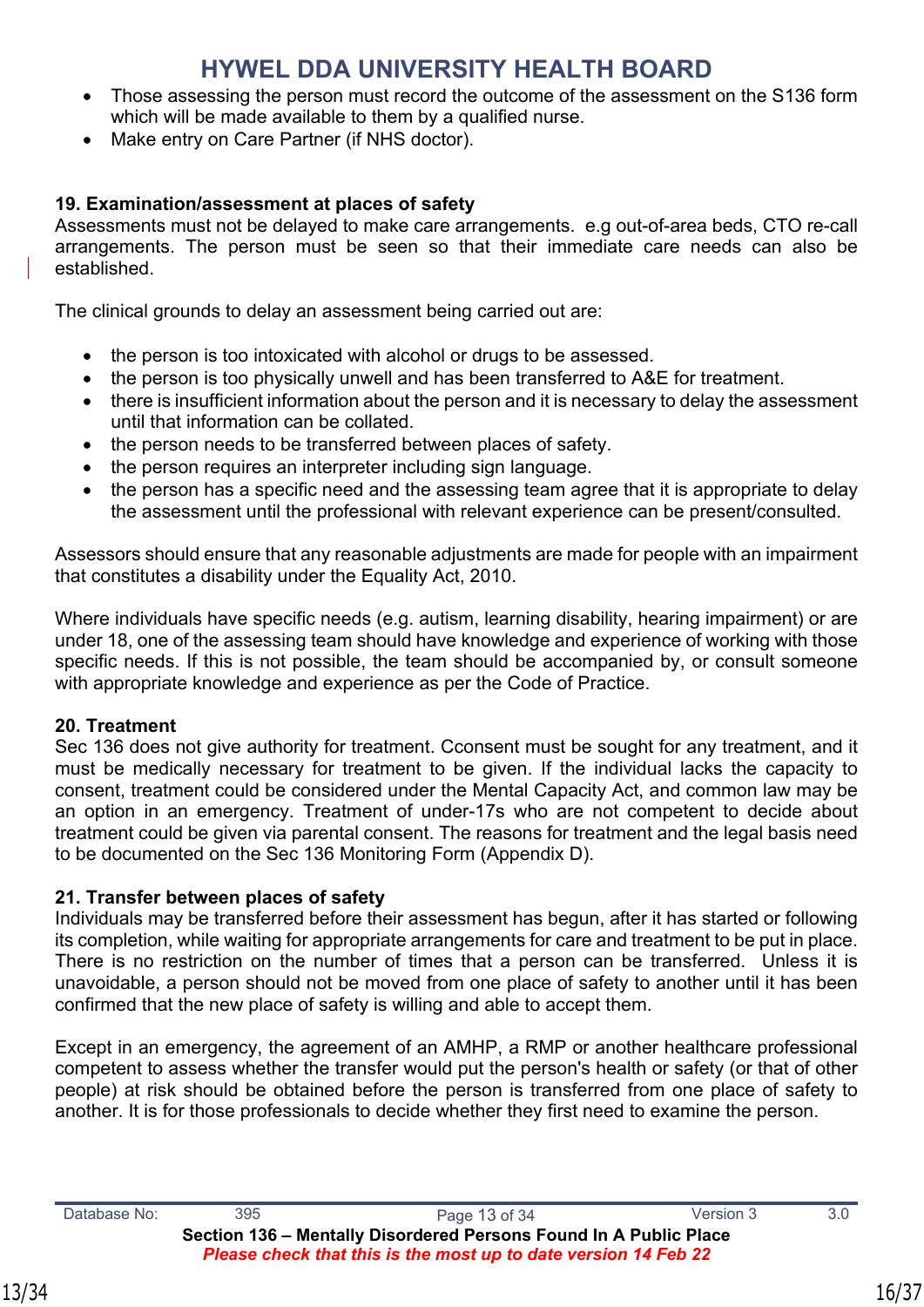Where officers are involved in the transfer, the authority of an Inspector or above will be sought prior to the transfer taking place unless there is a need to respond to unmanageable high-risk behaviour, or the person needs to go to A&E because they require urgent medical attention.

#### <span id="page-16-0"></span>**22. Retaking a person who absconds escapes – Section 138 (MHA)**

Sec 138 deals with powers to retake a person subject to Sec 136 who escapes from the custody of the police officers.

• Escape during removal to a place of safety

Where a person escapes in the course of being removed to a place of safety under Sec 136, they may not be retaken under this provision after a period of 24 hours has expired from the time of that escape.

• Escape from a place of safety

Where a person escapes after arrival at a place of safety, they may not be retaken under this provision after the maximum time that they could have been detained in that place. In most cases that will be a total period of 24 hours, but account also needs to be taken of any extension to that period (up to a maximum of 12 hours), where this has already been authorised by the medical practitioner, at the point of any escape.

#### <span id="page-16-1"></span>**23. Monitoring the use of section 136**

The Mental Health Legislation Committee (MHLC) will monitor the use of Sec 136 via the MH Scrutiny Group and will look for ways to further improve partnership working. Any non-compliance should be returned to the MH Scrutiny group for onward reporting to the MHLC. The Local Criminal Justice Board and the Sec 136 County meetings and electronic dashboards also serve as groups responsible for examining the processes in place for multi-agency tasks and will investigate the difficulties which may arise from working within the legal framework of the MHA and share good practice issues. The Sec 136 County meetings provide a forum for the discussion of incidents highlighting concerns. Use of force is captured by the Health Board, audited and reported routinely. Returns on the use of Sec 136 are sent quarterly to Welsh Government, which also monitors its use across Wales.

#### <span id="page-16-2"></span>**24. Responsibilities**

#### **24.1 The Chief Executive of the Health Board, and Chief Constable**

Are responsible for ensuring that responsibility for management of the legal and appropriate admission and care of persons is delegated to appropriate staff and that this procedure is implemented across Carmarthenshire, Ceredigion and Pembrokeshire.

#### **24.2 Director of Mental Health & Learning Disabilities and Lead Officers for three local authorities**

These are the Executive Directors who have responsibility for the effective delivery of MHA and related legislation and policies, ensuring that there are appropriate quality assurance mechanisms in place in relation to the guidance in this procedure.

#### **24.3 Service Managers for three local authorities and Hywel Dda & Custody Inspectors**

These have responsibility for ensuring that teams implement MHA legislation and guidance in observing the MHA Code of Practice. They are also responsible for ensuring that systems are in place for monitoring implementation within their area of responsibility, ensuring that all regulatory authority inspector reports are action planned and acted upon.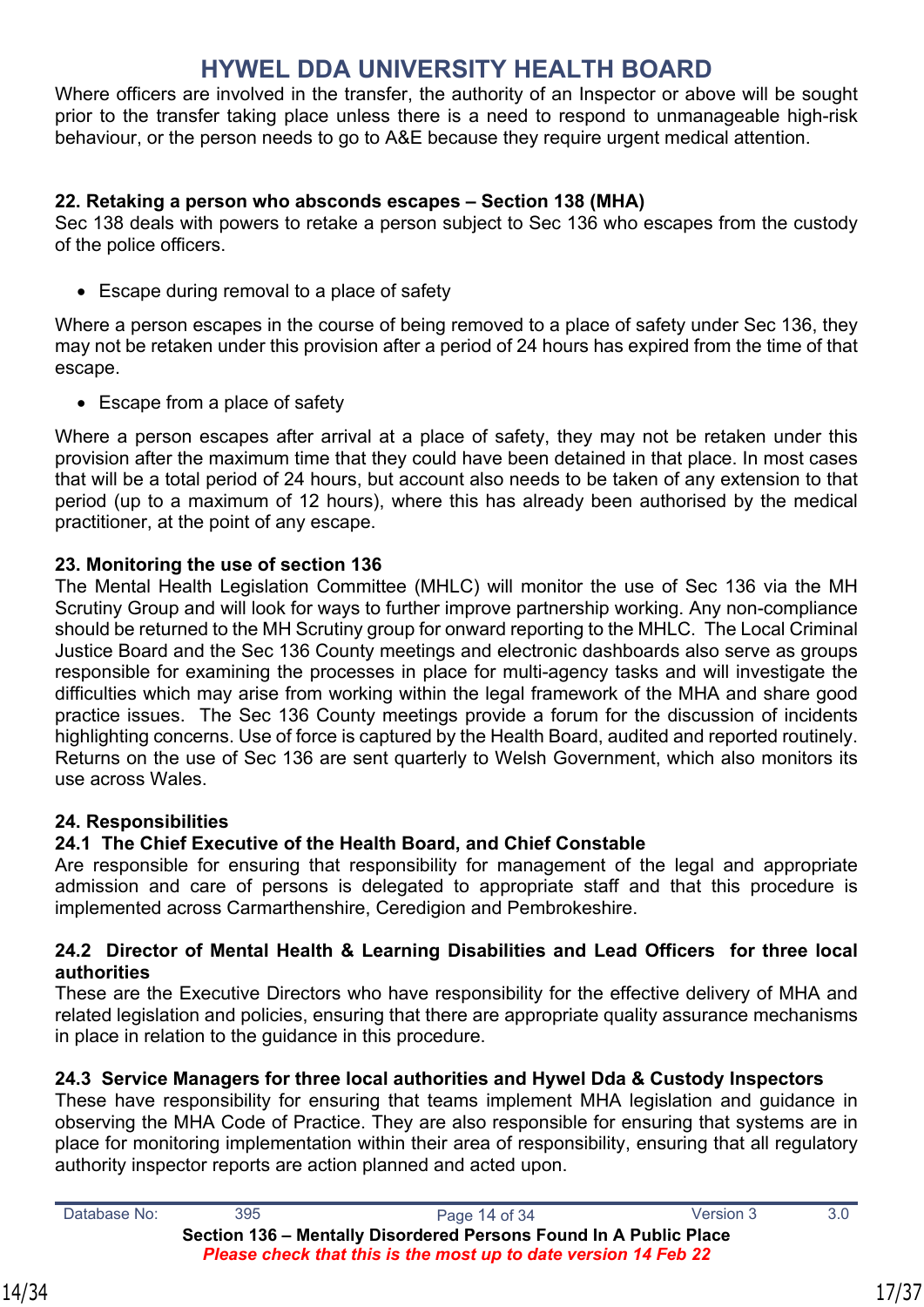#### **24.4 Team Leaders/Ward Managers/Custody Sergeants**

These are responsible for ensuring that all staff are conversant with the MHA Code of Practice, this policy and related policies. They must be aware of and ensure implementation of the processes and actions that are required to be taken in relation to persons in their service area. They must ensure that all employees in posts in the Health Boards clinical services are aware of their responsibilities in relation to the Act and attend appropriate training commensurate with their role.

#### **24.5 Medical staff/Section 12(2) approved doctors/approved clinicians**

Hold a key role in the assessment processes that are required to be taken in relation to detention of persons under Sec 136. They are responsible for ensuring that their registration for the role they carry out is up-to-date.

#### **24.6 Registered healthcare professionals**

These are accountable for their own practice and must be aware of legal and professional responsibilities relating to their competence, observe legislation and guidance as detailed above and work within the Code of Practice of their professional body.

#### **24.7 Health Board employees working in roles to provide healthcare in direct clinical contact with persons**

These are responsible for carrying out procedures in line with the standards detailed in the Health Board's polices and maintaining their individual competence in the practice of the Act and attending training as required by their roles.

#### **24.8 Approved mental health professionals**

These hold a key role in the assessment processes that are required to be taken in relation to detention of persons under Sec 136. They are accountable for their own practice and must be aware of legal and professional responsibilities relating to their competence, observe legislation and guidance as detailed above and work within the Code of Practice of their professional body. Although AMHP's act as independent practitioners they are nevertheless "Approved" by one Local Authority but subject to agreement can "act on behalf of" other local authorities.

#### **24.9 Dyfed-Powys Police officers**

Dyfed-Powys Police will monitor each Sec 136 detention to ensure that officers adhere to the legislation relating to consulting a health practitioner (where practicable) prior to detaining a person under Sec 136. They will also ensure that procedures are carried out in line with the Act and act upon any instances where they are not. Their officers will receive briefings on current Sec 136 policy and procedures and also undertake regular joint training.

#### <span id="page-17-0"></span>**25. References**

Mental Heath Act 1983 and all relevant amendments Mental Health Act Code of Practice for Wales 2016 Mental Capacity Act 2005: Code of Practice (2007) Mental Capacity Act: Deprivation of Liberty Safeguards Code of Practice (2008) Mental Health Act, 1983 (Place of Safety) Regulations 2017 Memorandum of Understanding – The police use of restraint in MH&LD settings Police and Criminal Evidence Act 1984 (as amended) Police and Criminal Evidence Act 1984: Code of Practice (C) (2014) Mental Health in Emergency Departments - The College of Emergency Medicine (2013) Human Rights Act 1998 Data Protection Act 2018

Database No: 395 3.0 **Section 136 – Mentally Disordered Persons Found In A Public Place** *Please check that this is the most up to date version 14 Feb 22*

15/34 18/37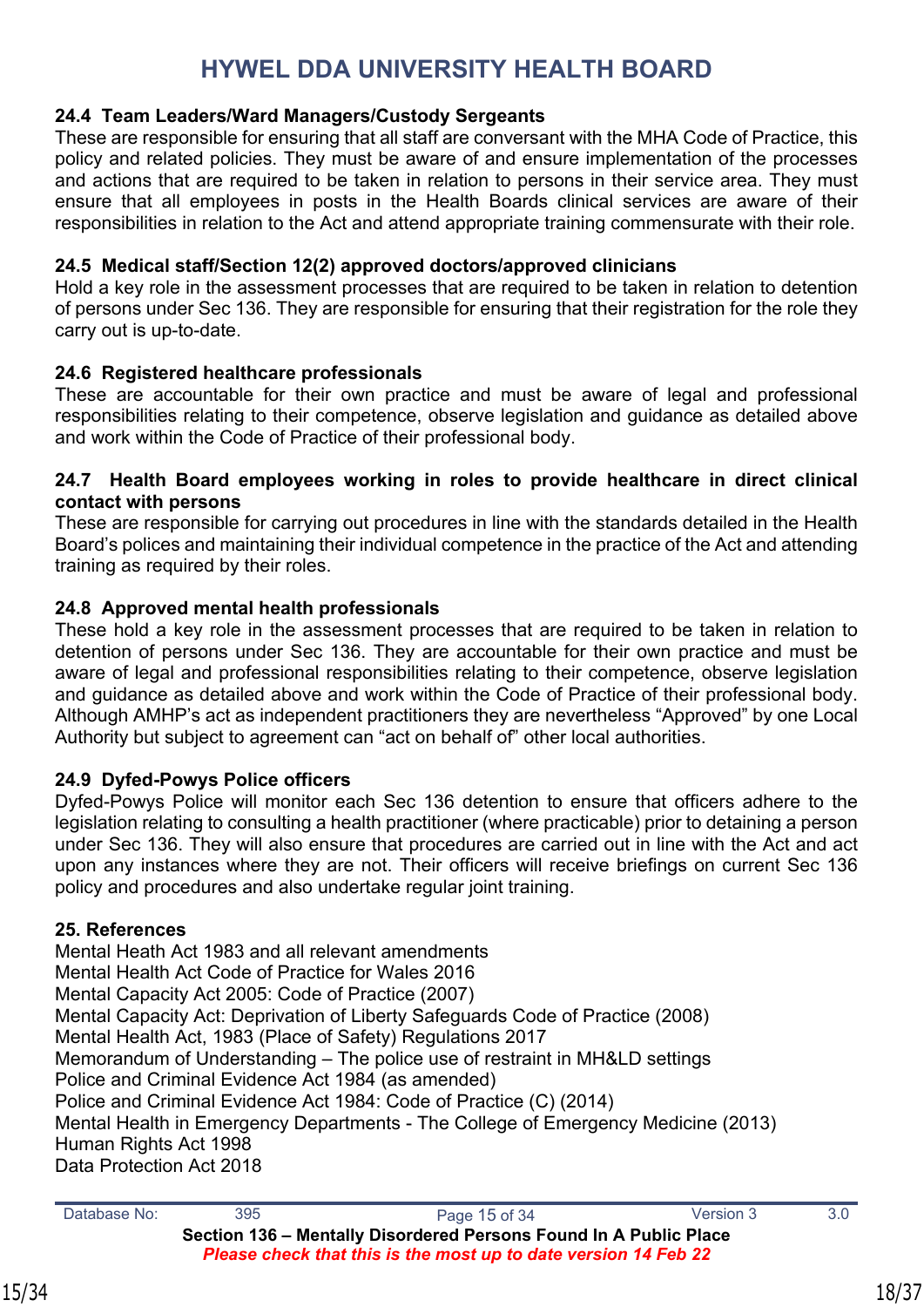Equality Act 2010

Policing and Crime Act 2017

Department of Health Guidance for the implementation of changes to police powers and places of safety provisions in the MHA 1983 – October 2017

Mental Health Crisis Care Concordat Royal College of Psychiatrists report, Standards on the use of Section 136 of the Mental Health Act 1983 (CR149 2008)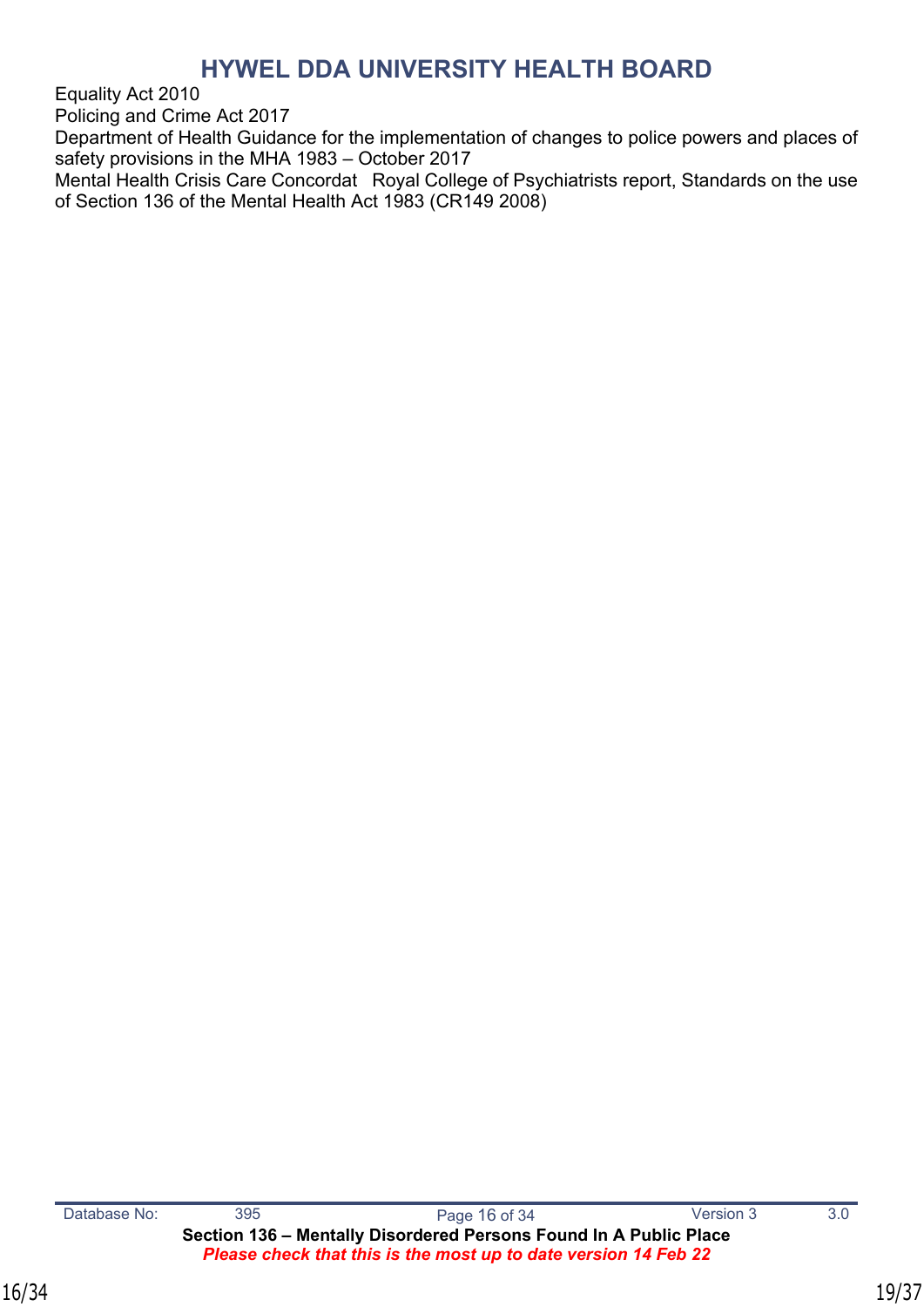

Police Officer considers utilising Section 136 Powers

Prior to exercising this power you **MUST** consult (where practicable a health professional and record this consultation, including the name of the person you liaise with and the time ALL CONSULTATIONS MUST BE UNDERTAKEN IN A PROFESSIONAL MANNER

#### **CONSULTATION: Tel: 07970 501647**

**During office Hours** (08:00 – 16:00) Monday to Friday (excluding Bank Holidays) Officer to contact **07970 501647** where you will be directed to the Senior Nurse

**Out of Hours**: Weekdays 16:00 – 08:00, Friday 16:00 – Monday 08:00 You will be answered by **Out of Hours Clinical Co-ordinator for Mental Health**. \**Please note that at time the OOH coordinator may be on another call, Please leave an answerphone message with contact details and they will call you back.*

At consultation MH Practitioner will offer advice to the officer on:

- Whether the person is known
- Any specific care plan in place or known risks that the officer should be made aware of (if known)

For Ceredigion & Pembrokeshire a discussion to agree if the individual meets the criteria for the

Any alternative to a S136 eg. A review by the clinical team



**Section 136 – Mentally Disordered Persons Found In A Public Place**  *Please check that this is the most up to date version*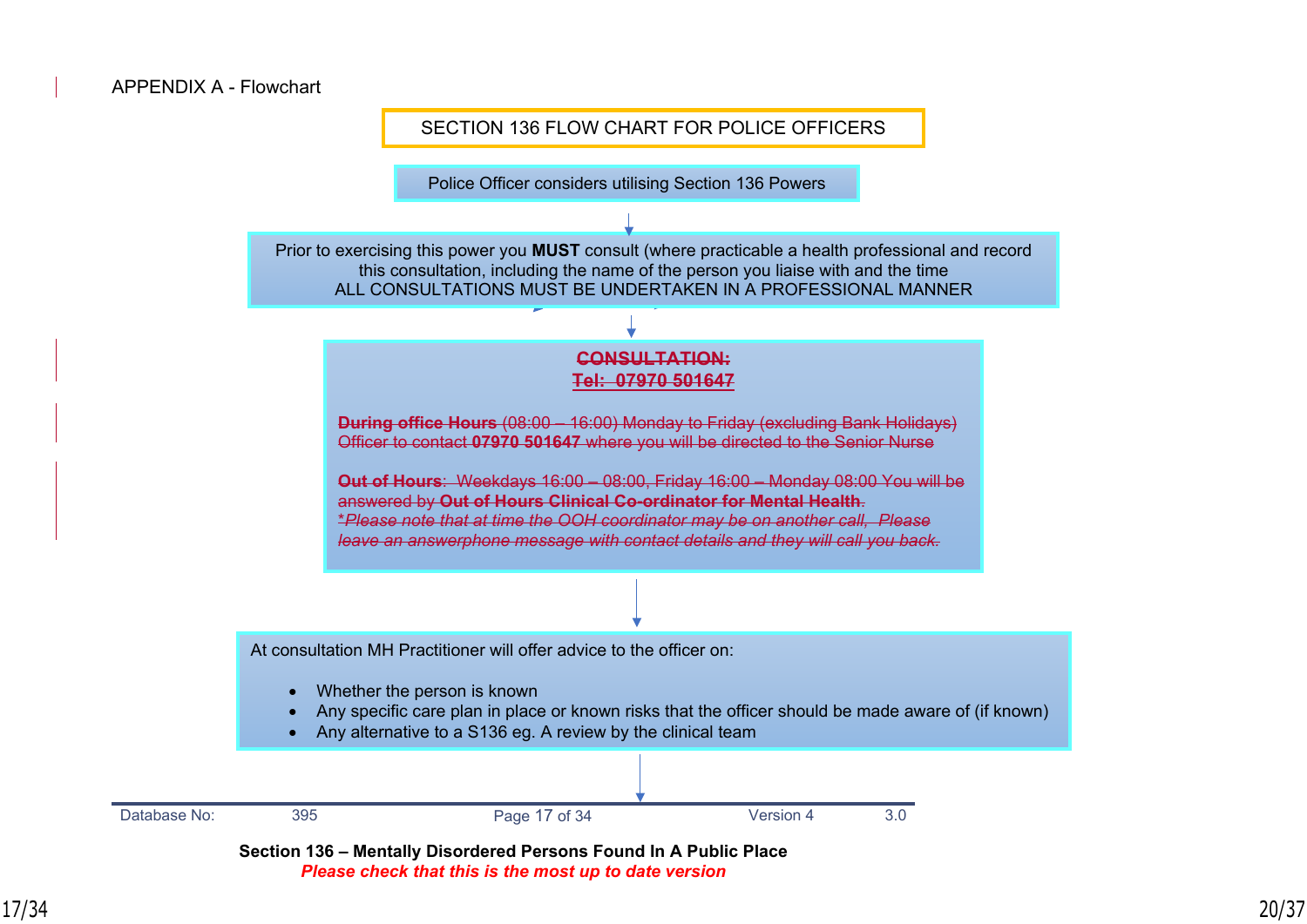Following discussion – MH practitioner will:

- Document discussion held with police officer on Care Partner system
- If the officer decides to detain the individual on a S136 the **S136 Risk Assessment Document** must be followed in order to agree the appropriate place of safety to use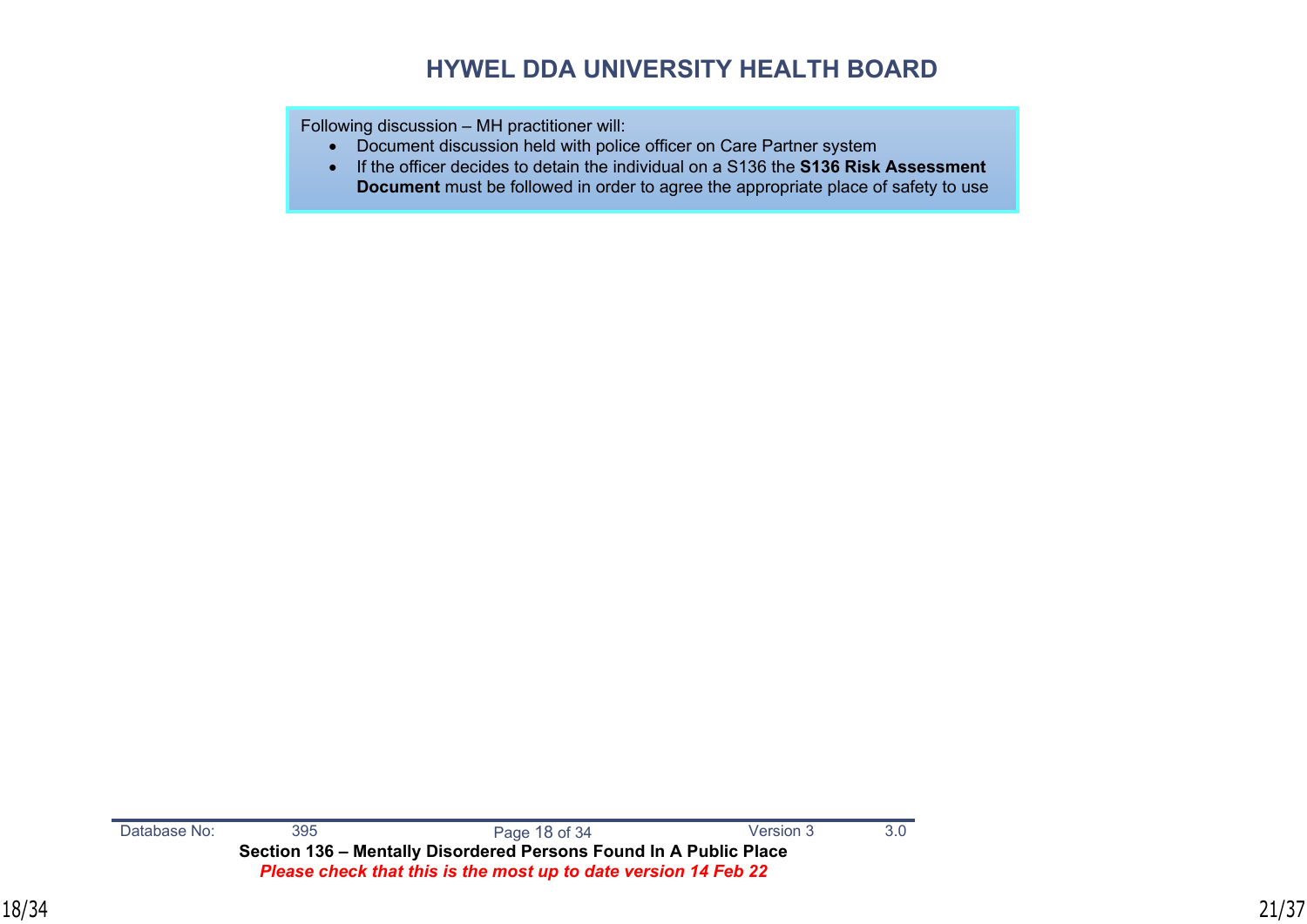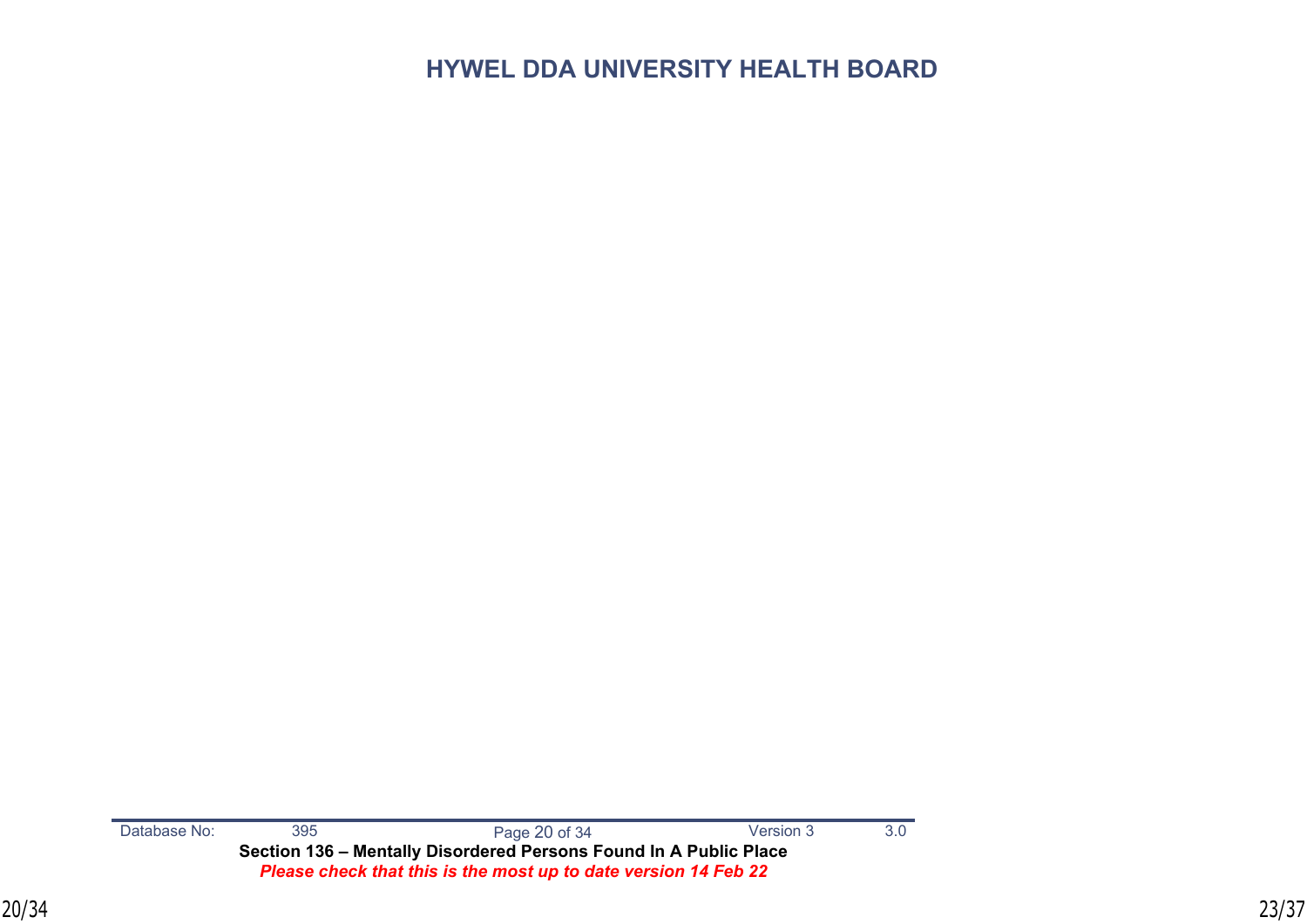#### <span id="page-23-0"></span>**Monitoring Form for the Use of Section 135 and Section 136 of the Mental Health Act 1983 APPENDIX B - Section 136 form for completion at place of safety**

#### **Engaging with someone in Mental Health Crisis**

- 1. Approach the person in a calm manner and using open body language.
- 2. Try not to cross your arms/legs and use open-ended questions which will encourage the person to give a free-formed answer rather than a "yes" or "no" response. Actively listen to the person and respond in a kind and compassionate manner.
- 3. Attempt to ascertain the person's details such as name and address and date of birth if possible.
- 4. What has brought them to the attention of the Police? How are they feeling? What are the risks? How do they feel they could be best supported?
- 5. Establish whether the person could be under the influence of illicit substances and how this may affect their presentation.
- 6. Find out what support networks are in place, such as a carer or a support package.
- 7. Do they have a Care Co-ordinator in the Community Mental Health Centre (CMHC)? If they do, then contact their local Community Mental Health Centre (CMHC) Monday – Friday 09:00 -17:00hrs.
- 8. If they do not have a Care Coordinator then you can ask to talk to the Duty Senior Nurse on 01554 781080, who will advise further.
- 9. Outside working hours officers should liaise with the out of hours Managers via Glangwili Hospital switch board on 01267 235151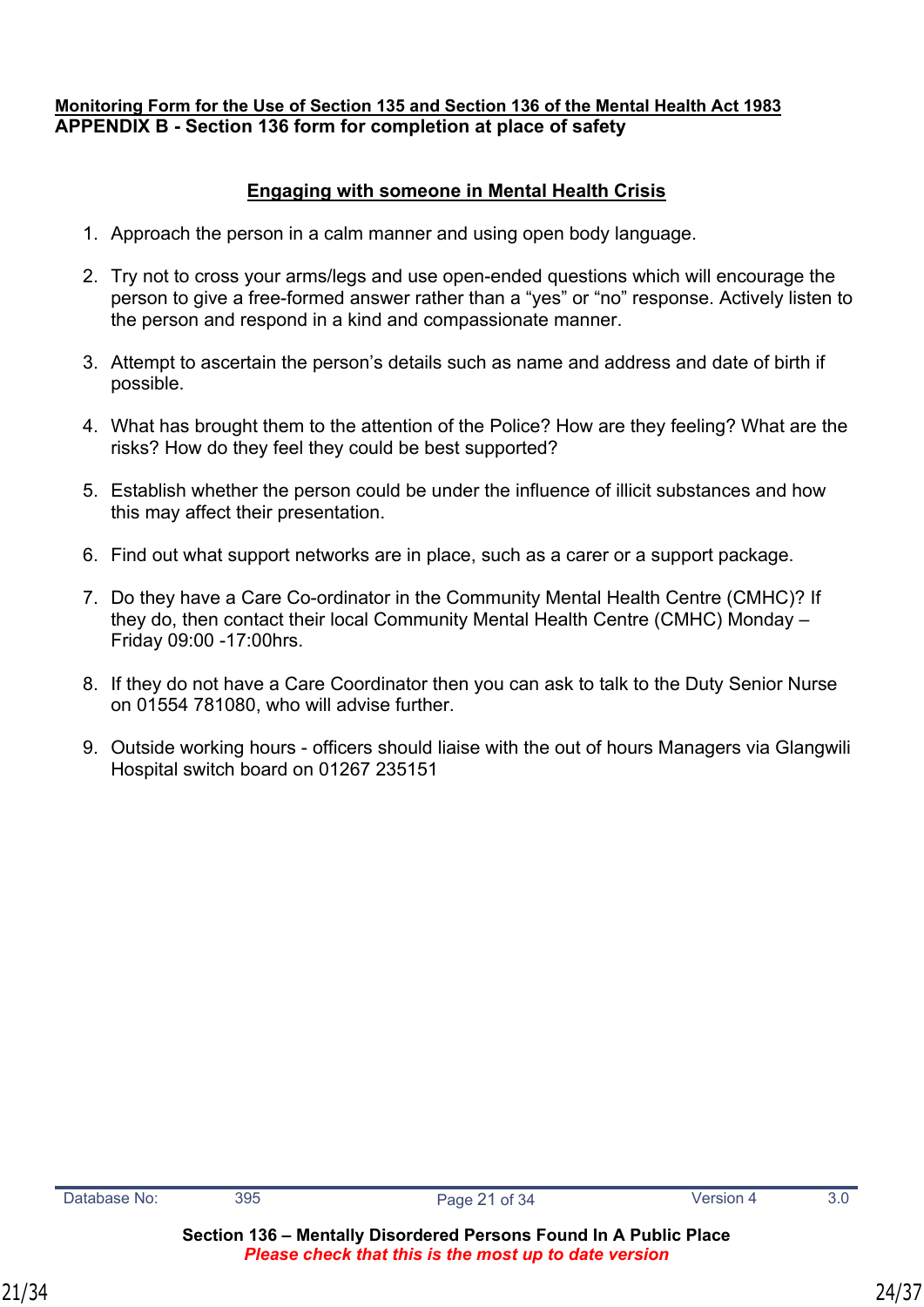#### **Guidance for officers when they are considering detaining a person in mental health crisis on a Sec 136 and when they attend Hywel Dda 136 facilities**

- Officers should explore whether the person in crisis is willing to engage with an assessment by a Mental Health practitioner. If in agreement, this should be discussed as part of the consultation. This may be arranged to be undertaken in a local Community Mental Health Centre or the local A&E Department.
- The officer considering placing a person on a sec 136 **must, where practicable, consult with a Mental Health Practitioner.** Consultation is about exploring the best options for the person in crisis, **not about locating an open sec 136 suite.**
- Consultation will identify the best place and practitioner to assess the person. **This can mean a reduced waiting time for assessment and will ensure best outcomes, support, and treatment for the person. The use of a sec 136 should be avoided where possible and the least restrictive means used.**
- Outside of working hours the officer can liaise with the out of hours Managers for consultation and information, to do this they would need to telephone Glangwili switchboard and ask to be put through to the Out-of-Hours Clinical Coordinator.

#### **Taking a Section 136 patient to a place of safety**

At present, the Hospital Sec 136 suite is located at Bryngofal, Prince Philip Hospital. There is capacity for one person detained on Sec 136. Bryngofal is a busy Acute Psychiatric Inpatient Unit comprising of up to 16 acutely unwell inpatients. Officers may need to wait a short time to ensure that a comprehensive verbal handover is given and that the Sec 136 monitoring form is completed. **It is key that the Sec 136 monitoring form is completed to the required standard so that no vital information is missed. The document will be checked by the nurses then sent to the Mental Health Act administration team for scrutiny**.

Nursing staff can provide officers with support and guidance on how to complete the Sec 136 document to ensure that it is completed correctly.

- There are also two health-based community Alternative community Places of Safety, one in Pembrokeshire (Bro Cerwyn) and one in Ceredigion (Gorwelion). Patients do not need to be detained on Sec 136 to be taken to these areas, however consultation should always occur ,prior to attending these areas with an individual. Each of these suites has capacity for one person at a time. There is also a sec 136 suite at Morlais Ward, Glangwili which is specifically for under-18s.
- If the person on the Sec 136 is aggressive or presenting with challenging behaviours, then there would be a need for nursing staff and officers to support each other to manage the person safely. This should be reviewed jointly in accordance with the person's presentation so that the officers can leave when it is safe to do so.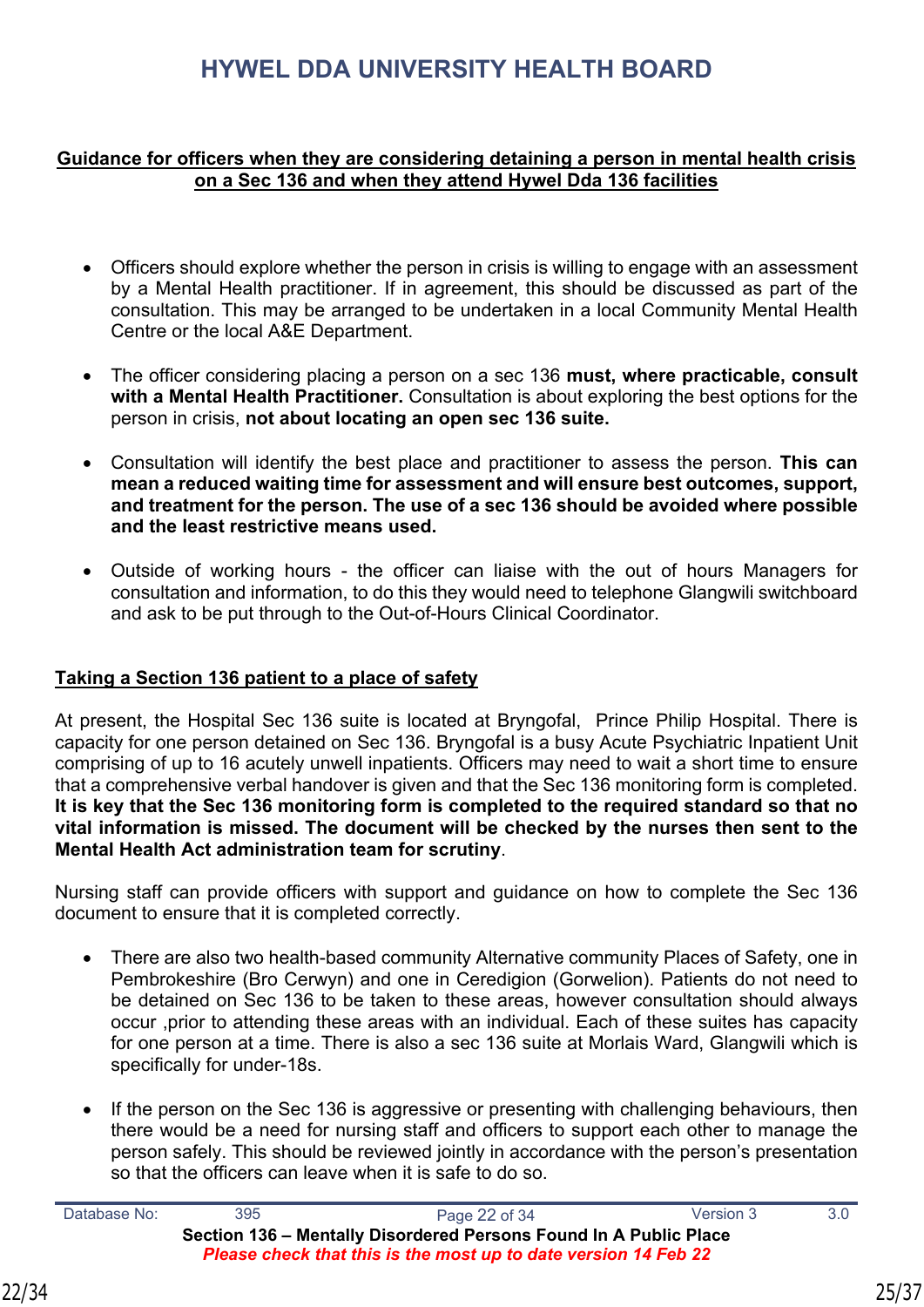If there are concerns around whether a detained person is medically fit or requiring medical treatment, officers will need to take the person to the local A&E or Minor Injuries Unit to ensure that they receive the appropriate medical treatment.

#### **List of useful numbers**

| Pembrokeshire CMHT     | 01437 773157               |
|------------------------|----------------------------|
| Pembrokeshire CRHT     | 01437 772854 / 07775581008 |
| <b>Carmarthen CMHT</b> | 01267 236017               |
| <b>Carmarthen CRHT</b> | 01267 674083               |
| Llanelli CMHT          | 01554 772768               |
| Llanelli CRHT          | 01554 745771 / 07887895178 |
| <b>Ceredigion CMHT</b> | 01970 615448               |
| <b>Ceredigion CRHT</b> | 01970 628964               |
| Swn Y Gwynt CMHT       | 01269 595473               |
| Hafan Hedd CMHT        | 01559 364160               |
| <b>Bryngofal Ward</b>  | 01554 745752               |
| Morlais Ward           | 01267 674061               |
| Cwm Seren PICU         | 01267 83240/41             |
| St Caradog Ward        | 01437 772850               |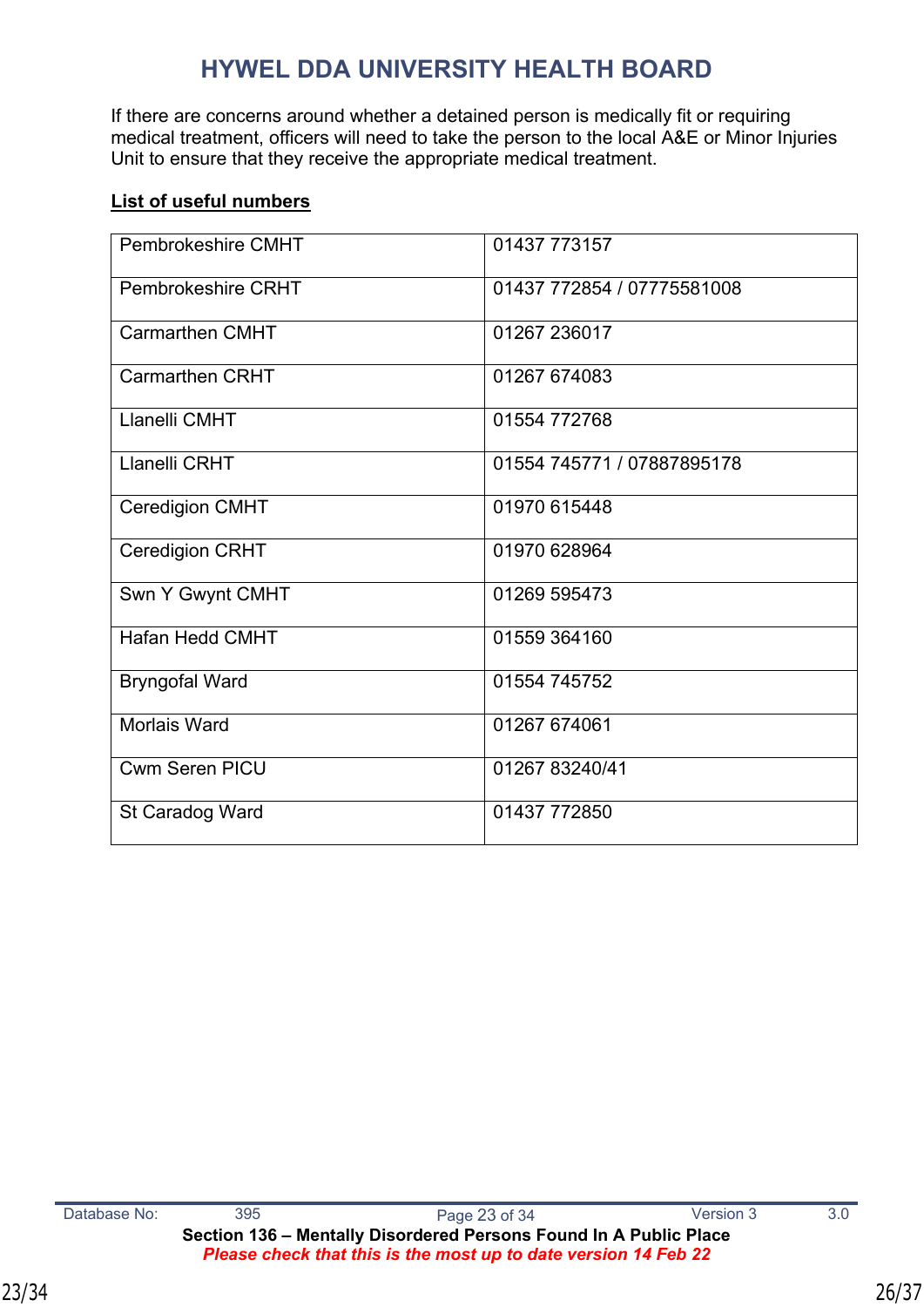#### **Appendix C**

#### **Sec 136 Risk Assessment Document to determine requirement for; Alternative Place of Safety or Health Place of Safety HPOS**

### **Risk Factors to consider during a Sec 136 consultation**

#### **The Health, Local Authority and Police should agree a plan to manage the individual detained ahead of the interview process.**

| Current or recent indicators of<br>Low Risk.                                                                                                                                                     | Current or recent indicators of<br><b>Medium Risk</b>                                                                                                            | <b>Current or recent indicators of</b><br><b>High Risk.</b>                                                                                                      |
|--------------------------------------------------------------------------------------------------------------------------------------------------------------------------------------------------|------------------------------------------------------------------------------------------------------------------------------------------------------------------|------------------------------------------------------------------------------------------------------------------------------------------------------------------|
| <b>Demeanour</b>                                                                                                                                                                                 | <b>Demeanour</b>                                                                                                                                                 | <b>Demeanour</b>                                                                                                                                                 |
| Not presenting with any<br><b>Behavioural concerns</b><br>concerns in regard to<br>reported but would not<br>behaviour<br>prevent an interview with<br>AMHP and doctor with a<br>police presence |                                                                                                                                                                  | Currently presenting with<br>unmanageable behaviours                                                                                                             |
| <b>Physical or Sexual Violence</b>                                                                                                                                                               | <b>Physical or Sexual Violence</b>                                                                                                                               | <b>Physical or Sexual Violence</b>                                                                                                                               |
| No current evidence of any<br>violence<br>No historical evidence                                                                                                                                 | Current or historical acts of<br>violence<br>Consider police arrest                                                                                              | Current violence requiring<br>police management<br>Consider police arres.                                                                                        |
| <b>Substance Misuse</b>                                                                                                                                                                          | <b>Substance Misuse</b>                                                                                                                                          | <b>Substance Misuse</b>                                                                                                                                          |
| No or low evidence of misuse<br>currently                                                                                                                                                        | Some evidence of use but an<br>interview with an AMHP and<br>doctor can be undertaken<br>within an hour                                                          | Heavily Intoxicated or<br>withdrawal from substances<br>Consider need for physical<br>assessment.<br>Assessment cannot be<br>undertaken                          |
| <b>Absconding Risk</b>                                                                                                                                                                           | <b>Absconding Risk</b>                                                                                                                                           | <b>Absconding Risk</b>                                                                                                                                           |
| No risk currently                                                                                                                                                                                | Medium risk of absconding                                                                                                                                        | Evidence of current or<br>historical risk of absconding<br>without a police presence                                                                             |
| Police will not usually be<br>required to remain with the<br>patient, assessment should<br>be undertaken within an hour                                                                          | If the AMHP and medic can<br>attend in a timely manner and<br>the police remain the<br>assessment can be<br>undertaken at the APOS<br>Otherwise transfer to HPOS | If the AMHP and medic can<br>attend in a timely manner and<br>the police remain the<br>assessment can be<br>undertaken at the APOS<br>Otherwise transfer to HPOS |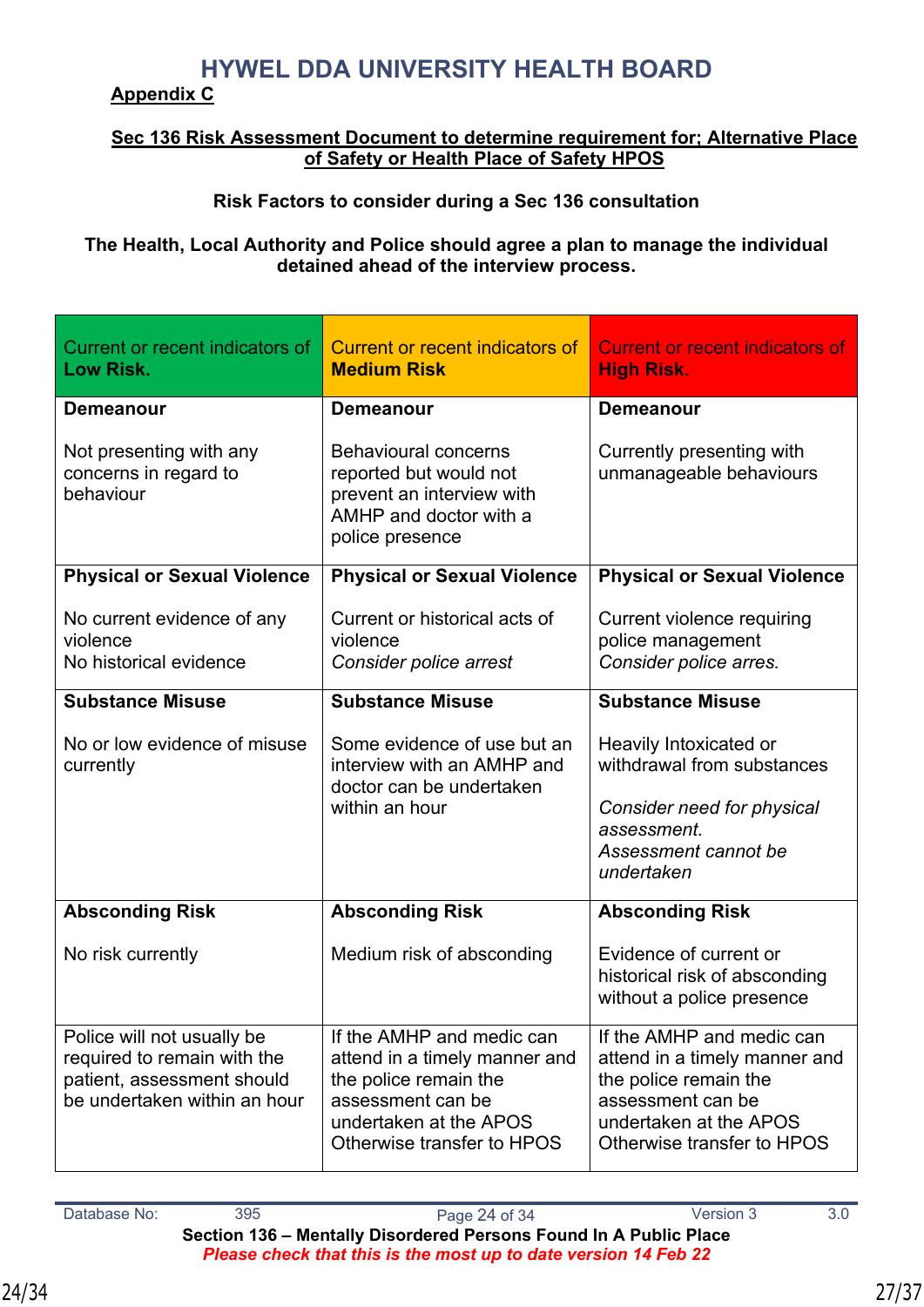#### **Other factors to consider**

Is police arrest required post assessment if discharged off Sec 136? If so, police should remain so that, if the person is not detained, the police can progress the arrest.

#### **If an HPOS is indicated**

A discussion with Bryngofal staff **must** happen prior to utilising the hospital's Sec 136 place of safety. Out of hours, this would need to be discussed with the out-of-hours clinical coordinator and, in office hours, the ward manager.

Should the individual's presentation change whilst in the alternative place of safety and risks escalate the Police should support the management of the patient in the APOS rather than immediate transfer to the hospital place of safety.

#### **October 2021**

**Section 136 – Mentally Disordered Persons Found In A Public Place**  *Please check that this is the most up to date version*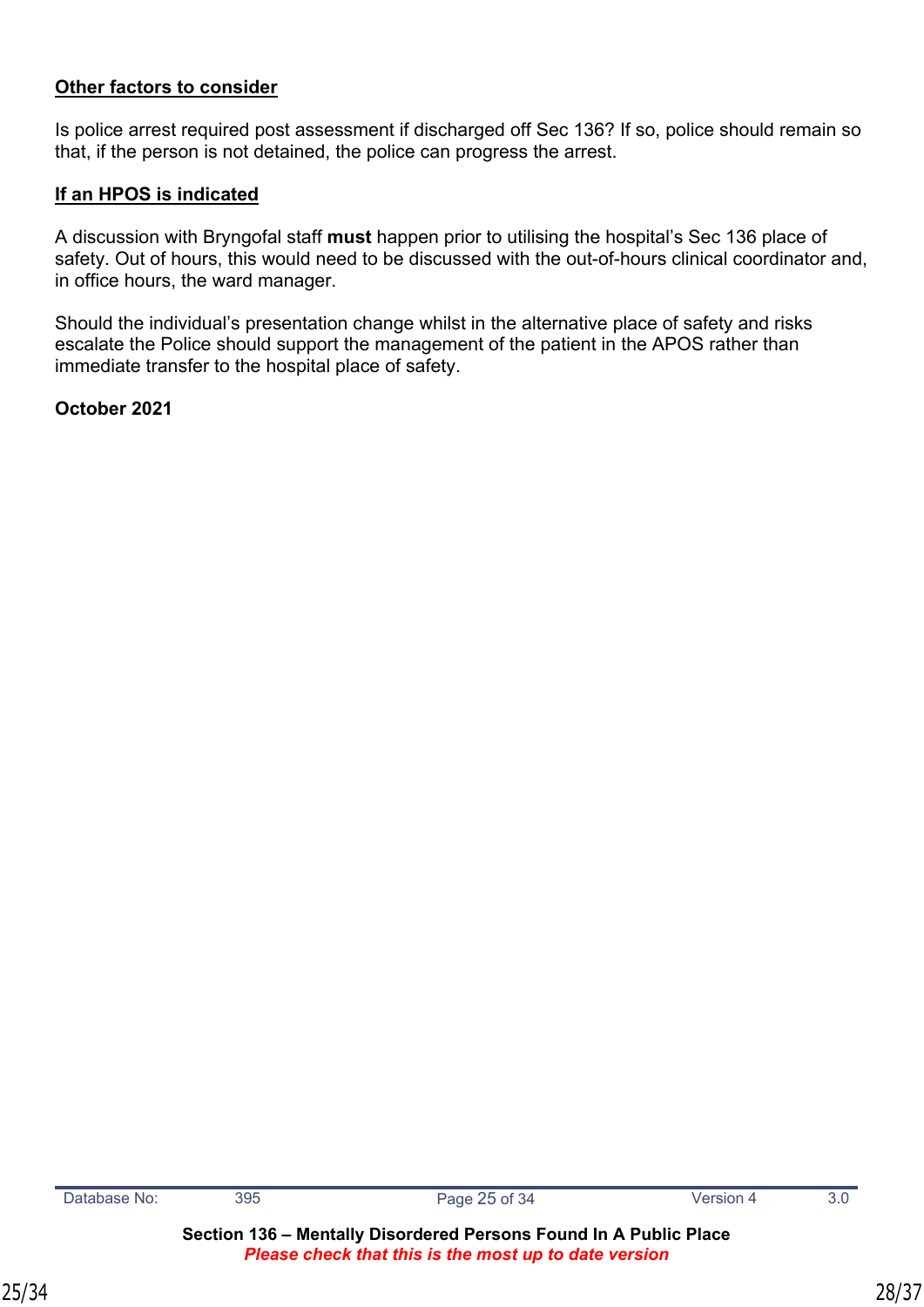#### **Appendix D**



**Bwrdd lechyd Prifysgol Hywel Dda University Health Board** 



**Bwrdd Iechyd Prifysgol Hywel Dda University Health Board** 



#### **Section 136 Mental Health Act 1983 Monitoring Form**



**GREEN SECTIONS TO BE COMPLETED BY HEALTH BOARD PERSONEL ONLY**



#### **1. Personal Details**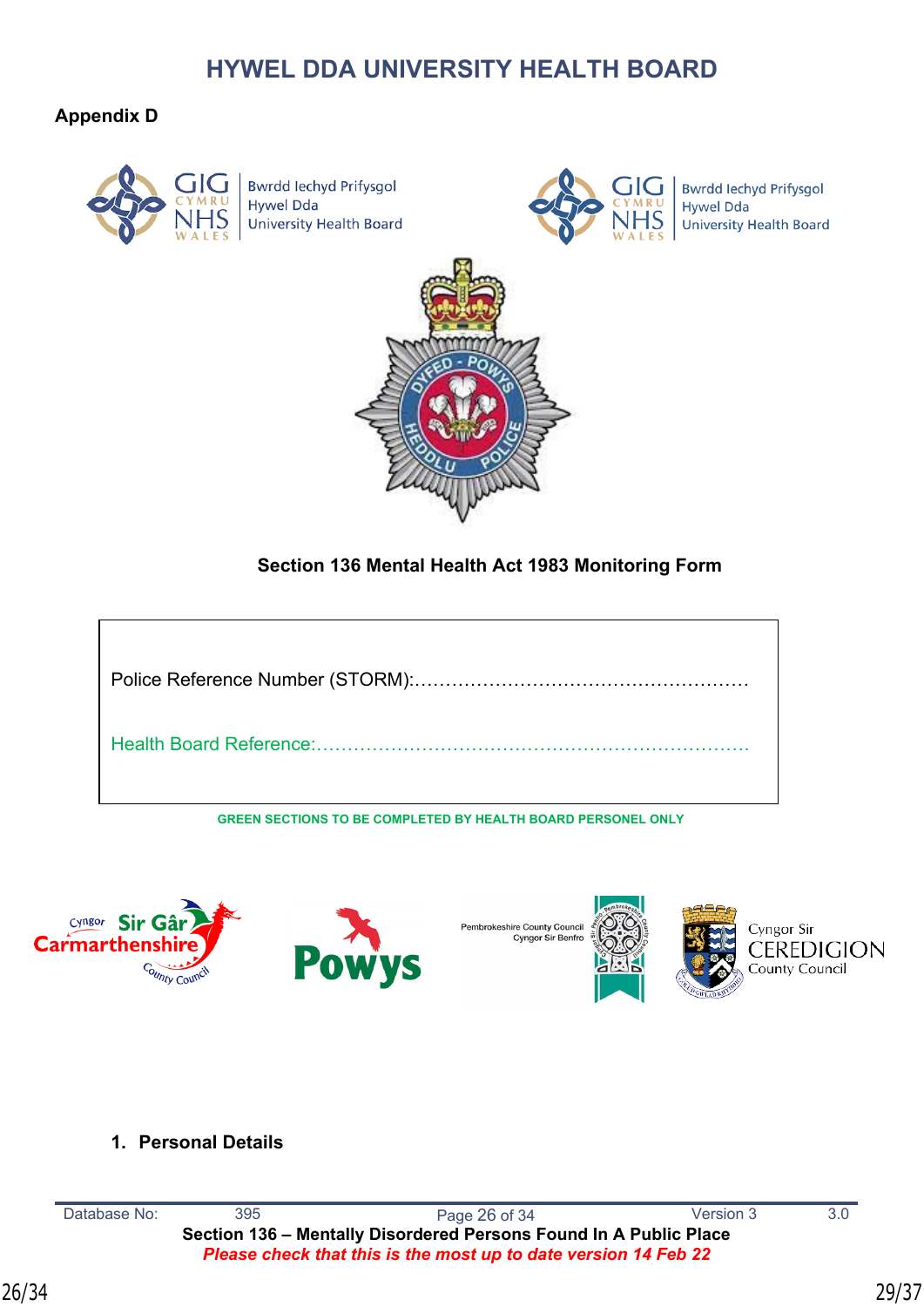| Name:                      |                |  |                                                                                   |
|----------------------------|----------------|--|-----------------------------------------------------------------------------------|
| Date of Birth:             |                |  |                                                                                   |
| Gender:                    | Female<br>Male |  | Other (Please Specify)                                                            |
| <b>Ethnicity:</b>          | Self-defined:  |  | If not self-defined, list from 2011 census<br>to be referred to (see end of form) |
| <b>Preferred Language:</b> |                |  | See end of form for full list of languages                                        |
| Is a Translator required?  | Yes/No         |  |                                                                                   |

#### **2. Details of Police Encounter**

| Date of officer encounter                                          | Date:                                                                                          |                                |             |           |                  |
|--------------------------------------------------------------------|------------------------------------------------------------------------------------------------|--------------------------------|-------------|-----------|------------------|
| Time of officer encounter<br>(24hr clock)                          |                                                                                                |                                |             |           |                  |
| <b>Address/Location Details</b>                                    |                                                                                                |                                |             |           |                  |
| <b>Officer encounter with</b><br>patient                           | Response to call<br>Referral                                                                   | During contact in public place |             |           |                  |
| Police officer concern for<br>person's Mental Health               | Actual harm to self<br>Actual harm to others<br>Risk of half to self<br>Risk of harm to others | Behaviour difficult to explain |             |           |                  |
|                                                                    |                                                                                                |                                |             |           |                  |
| Is the person suffering from<br>the effect of alcohol or<br>drugs? | <b>Alcohol</b>                                                                                 | <b>Drugs</b>                   | <b>Both</b> | <b>No</b> | <b>Not Known</b> |

#### **3. Consultation Process and Action Taken**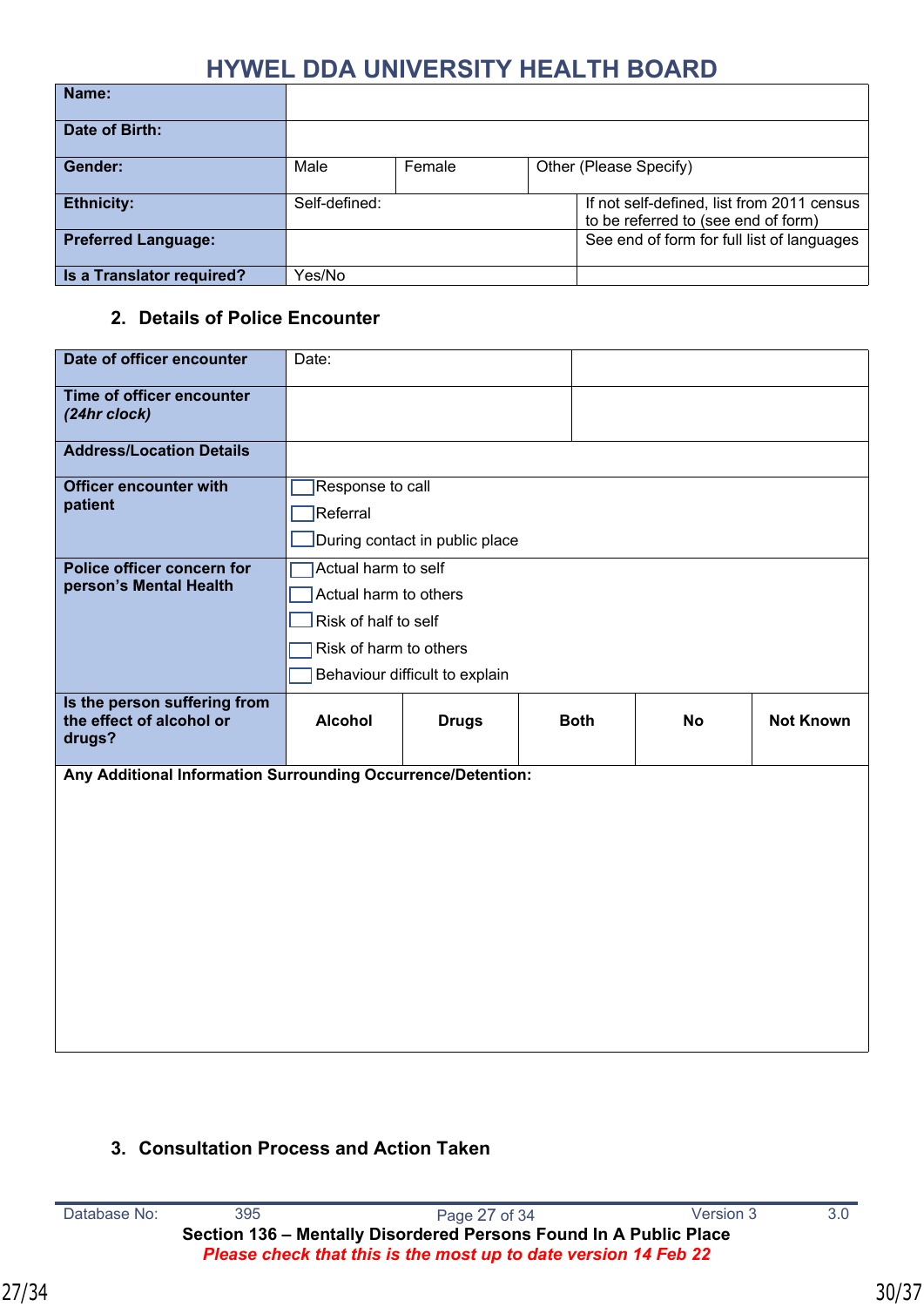| Police Officer consultation<br>(Policing and Crime Act) with<br>health professional | ſīΙ<br>Registered mental health nurse                                                                                                                                                                                      |  |       |           |
|-------------------------------------------------------------------------------------|----------------------------------------------------------------------------------------------------------------------------------------------------------------------------------------------------------------------------|--|-------|-----------|
| Name of person consulted with                                                       |                                                                                                                                                                                                                            |  |       |           |
| Date and time of consultation                                                       | Date:                                                                                                                                                                                                                      |  | Time: |           |
| If consultation not practicable<br>state reasons why                                |                                                                                                                                                                                                                            |  |       |           |
| Is the person already known to<br>mental health services?                           | Yes                                                                                                                                                                                                                        |  | No    | Not Known |
| Outcome of consultation                                                             | S.136 powers exercised<br>S.136 powers exercised against consultation advice<br>Voluntary mental health assessment<br>Voluntary referral to mental health services<br><b>Mental Capacity Act</b><br>Other (please specify) |  |       |           |
| Detaining Police Officer details<br>(name, collar number and<br>station)            |                                                                                                                                                                                                                            |  |       |           |
| Date S.136 powers exercised                                                         |                                                                                                                                                                                                                            |  |       |           |
| Time S.136 powers exercised<br>(24hr clock)                                         |                                                                                                                                                                                                                            |  |       |           |
| Has the person been detained<br>under S136 before?                                  | Yes                                                                                                                                                                                                                        |  | No    | Not Known |

#### **4. Restraint**

| Was physical restraint used<br>during the initial encounter?                                                                         |     | Yes/No | If yes, provide details    |     |  |
|--------------------------------------------------------------------------------------------------------------------------------------|-----|--------|----------------------------|-----|--|
| Database No:                                                                                                                         | 395 |        | Version 3<br>Page 28 of 34 | 3.0 |  |
| Section 136 - Mentally Disordered Persons Found In A Public Place<br>Please check that this is the most up to date version 14 Feb 22 |     |        |                            |     |  |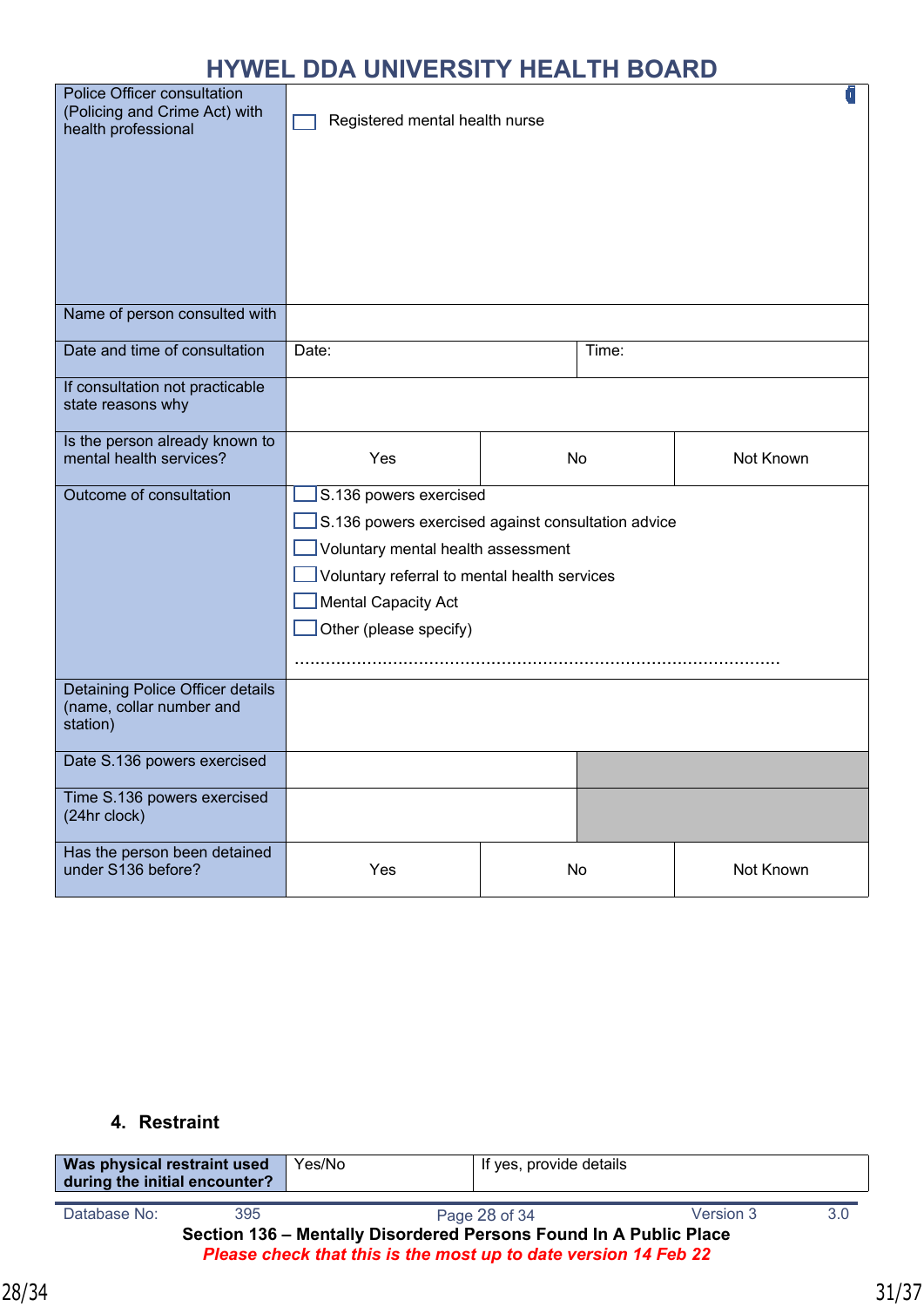| Was physical restraint used<br>during transport?       | Yes/No | If yes, provide details |
|--------------------------------------------------------|--------|-------------------------|
| Was physical restraint used<br>at the place of safety? | Yes/No | If yes, provide details |
| Use of force form<br>completed?                        | Yes/No |                         |

#### **5. Place of Safety (PoS)**

| Was the person initially                               | Yes/No                                 |                                               |  |
|--------------------------------------------------------|----------------------------------------|-----------------------------------------------|--|
| taken to A&E for illness or                            | Details:                               |                                               |  |
| injury?                                                |                                        |                                               |  |
|                                                        |                                        |                                               |  |
|                                                        | If yes, time of arrival (24hr clock)   |                                               |  |
|                                                        | If yes, time of departure (24hr clock) |                                               |  |
| Location of 1st place of<br>safety                     | <b>Agreed Health Based</b>             | Name of location                              |  |
|                                                        | PoS Police Station                     |                                               |  |
|                                                        | <b>A&amp;E Department</b>              | Was the person searched prior to entering     |  |
|                                                        | Other (please specify)                 | the PoS?                                      |  |
|                                                        |                                        | Yes/No                                        |  |
|                                                        |                                        |                                               |  |
| <b>Arrival at agreed 1st Place of</b><br><b>Safety</b> | Date:                                  | Time:                                         |  |
|                                                        |                                        |                                               |  |
| <b>Conveyance method (if not</b>                       | Ambulance                              | *If police vehicle used, please state         |  |
| already there and kept at<br>place of safety)          | Police Vehicle                         | reason why<br>Ambulance not available with 30 |  |
|                                                        | <b>Other Health Vehicle</b>            | minutes                                       |  |
|                                                        | None (if already at PoS)               | Ambulance not requested                       |  |
|                                                        | Other (please specify)                 |                                               |  |
|                                                        |                                        | Police or police/ambulance risk               |  |
|                                                        |                                        | assessment                                    |  |
|                                                        |                                        | Ambulance crew refused to attend              |  |
|                                                        |                                        | Ambulance re-tasked to higher priority        |  |
|                                                        |                                        | call                                          |  |
|                                                        |                                        | Not known                                     |  |
|                                                        |                                        |                                               |  |
| Date officer released from                             |                                        |                                               |  |
| <b>PoS</b>                                             |                                        |                                               |  |
| Did officer stay with patient                          | $\mathsf{\mathsf{I}Yes}$               | If yes, length of time officer stayed:        |  |
| at PoS                                                 | $\exists$ No                           |                                               |  |
| <b>Location of agreed 2nd</b>                          | <b>Agreed Health Based</b>             | Name of location                              |  |
| place of safety                                        | PoS Police Station                     |                                               |  |
|                                                        | <b>A&amp;E Department</b>              |                                               |  |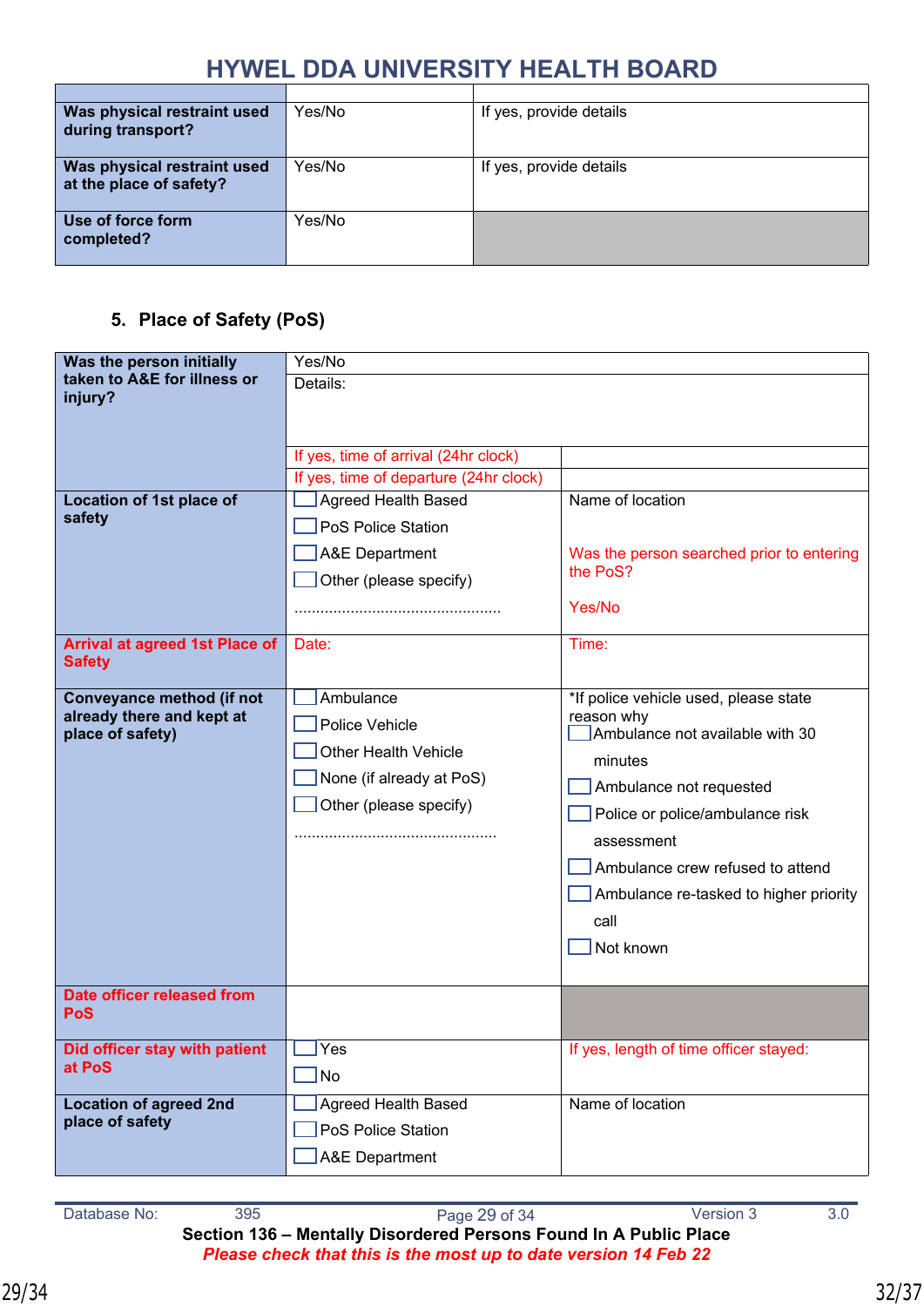|                                                                | <u>UUA UNIVEROITTIILAEIII DUARU</u>                                                                              |                                                                          |
|----------------------------------------------------------------|------------------------------------------------------------------------------------------------------------------|--------------------------------------------------------------------------|
|                                                                | Other (please specify)                                                                                           |                                                                          |
| <b>Reason for transfer</b>                                     |                                                                                                                  |                                                                          |
|                                                                |                                                                                                                  |                                                                          |
|                                                                |                                                                                                                  |                                                                          |
|                                                                |                                                                                                                  |                                                                          |
| <b>Arrival at agreed 2nd Place</b>                             | Date:                                                                                                            | Time:                                                                    |
| of Safety                                                      |                                                                                                                  |                                                                          |
| <b>Conveyance method to 2nd</b>                                | Ambulance                                                                                                        | *If police vehicle used, please state                                    |
| place of safety                                                | Police Vehicle                                                                                                   | reason why<br>Ambulance not available with 30                            |
|                                                                | <b>Other Health Vehicle</b>                                                                                      |                                                                          |
|                                                                | None (if already at PoS)                                                                                         | minutes                                                                  |
|                                                                | Other (please specify)                                                                                           | Ambulance not requested                                                  |
|                                                                |                                                                                                                  | Police or police/ambulance risk                                          |
|                                                                |                                                                                                                  | assessment                                                               |
|                                                                |                                                                                                                  | Ambulance crew refused to attend                                         |
|                                                                |                                                                                                                  | Ambulance re-tasked to higher priority                                   |
|                                                                |                                                                                                                  | call                                                                     |
|                                                                |                                                                                                                  | Not known                                                                |
|                                                                |                                                                                                                  |                                                                          |
| <b>Location of agreed 3rd place</b><br>of safety               | Agreed Health Based PoS                                                                                          | Name of location                                                         |
|                                                                | <b>Police Station</b>                                                                                            |                                                                          |
|                                                                | <b>A&amp;E Department</b>                                                                                        |                                                                          |
|                                                                | Other (please specify)                                                                                           |                                                                          |
|                                                                |                                                                                                                  |                                                                          |
| <b>Arrival at 3rd agreed place</b><br>of safety                | Date:                                                                                                            | Time:                                                                    |
| <b>Reason for transfer</b>                                     |                                                                                                                  |                                                                          |
|                                                                |                                                                                                                  |                                                                          |
|                                                                |                                                                                                                  |                                                                          |
|                                                                |                                                                                                                  |                                                                          |
| place of safety                                                |                                                                                                                  | reason why                                                               |
|                                                                |                                                                                                                  |                                                                          |
|                                                                |                                                                                                                  | minutes                                                                  |
|                                                                |                                                                                                                  | Ambulance not requested                                                  |
|                                                                |                                                                                                                  | Police or police/ambulance risk                                          |
|                                                                |                                                                                                                  | assessment                                                               |
|                                                                |                                                                                                                  | Ambulance crew refused to attend                                         |
|                                                                |                                                                                                                  | Ambulance re-tasked to higher priority                                   |
|                                                                |                                                                                                                  | call                                                                     |
|                                                                |                                                                                                                  | Not known                                                                |
| Reason officer required to                                     | Risk assessment (aggression,                                                                                     | Comments:                                                                |
|                                                                | risk of absconding                                                                                               |                                                                          |
|                                                                | Breach of the Peace)                                                                                             |                                                                          |
|                                                                |                                                                                                                  |                                                                          |
| <b>Conveyance method to 3rd</b><br>remain with detained person | Ambulance<br>Police Vehicle<br><b>Other Health Vehicle</b><br>None (if already at PoS)<br>Other (please specify) | *If police vehicle used, please state<br>Ambulance not available with 30 |

**Section 136 – Mentally Disordered Persons Found In A Public Place** *Please check that this is the most up to date version 14 Feb 22*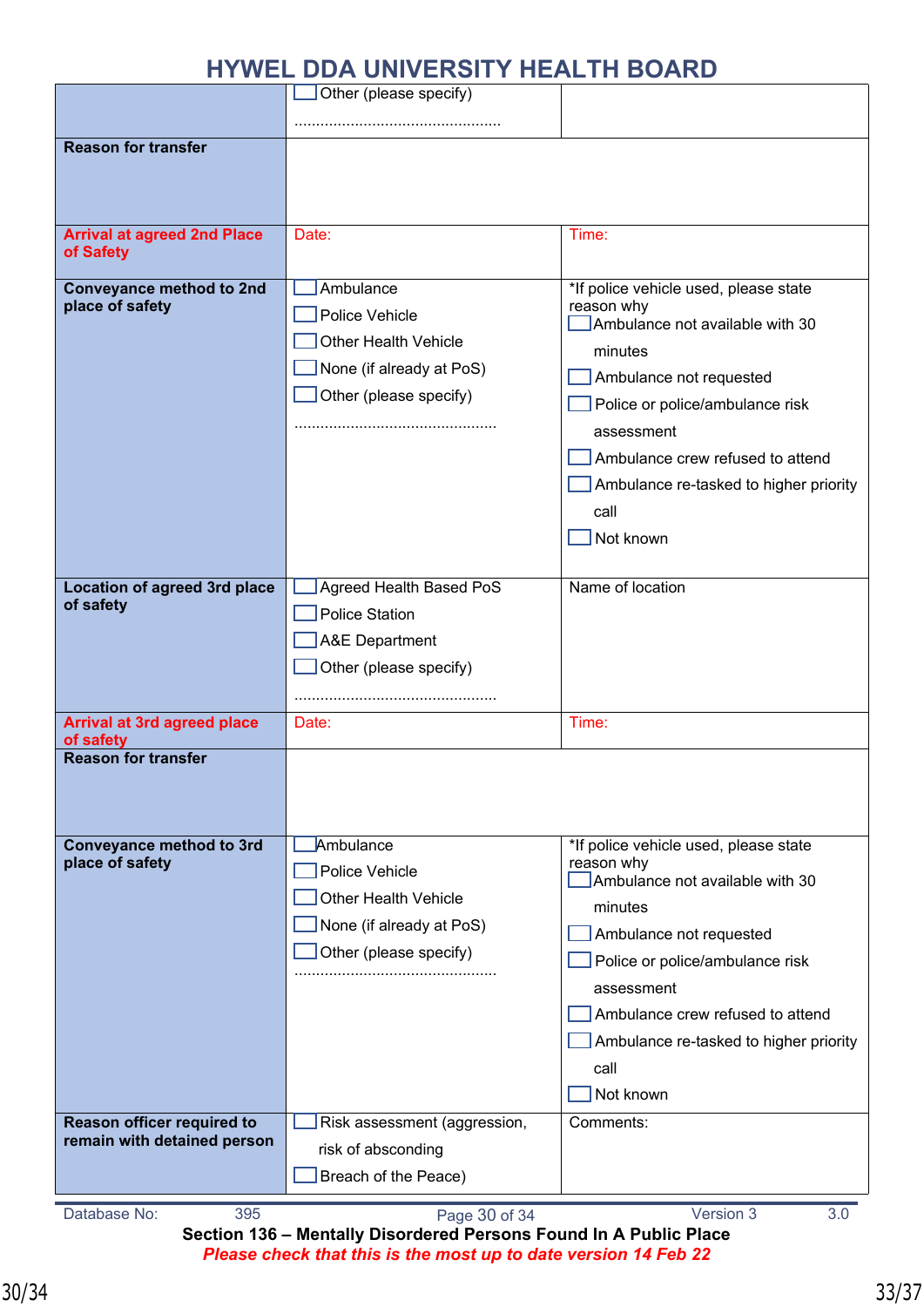|                                                                                                              | Place of safety not forewarned of                                                           |                                                                        |
|--------------------------------------------------------------------------------------------------------------|---------------------------------------------------------------------------------------------|------------------------------------------------------------------------|
|                                                                                                              | arrival                                                                                     |                                                                        |
|                                                                                                              | Availability of health staff                                                                |                                                                        |
|                                                                                                              | Delay in locating a hospital bed (if                                                        |                                                                        |
|                                                                                                              | required)                                                                                   |                                                                        |
|                                                                                                              | Other                                                                                       |                                                                        |
|                                                                                                              | $\sqrt{\phantom{a}}$ No delay                                                               |                                                                        |
| If police custody used as a<br>place of safety for a person<br>aged 18 or above, brief<br>outline of reasons | Joint risk assessment of imminent<br>risk of serious harm or death to self<br>and/or others | Details of authorising officer (must be<br>rank of Inspector or above) |

| Time the person explain<br>rights when kept at or on<br>arrival at the place of safety | Time:                                        | Information provided by:  |
|----------------------------------------------------------------------------------------|----------------------------------------------|---------------------------|
| <b>Time Local Authority/</b><br>informed of S136detention                              | Name of AMHP:                                | Local Authority Area:     |
|                                                                                        | Date:                                        | Time:                     |
| <b>Name of 1st Assessing</b><br><b>Doctor</b>                                          | Name:                                        | S12 (2) Approved - Yes/No |
| <b>Name of 2nd Assessing</b><br>Doctor (if required)                                   | Name:                                        | S12 (2) Approved - Yes/No |
| Date and time assessment<br>started                                                    | Date:                                        | Time:                     |
| Date and time assessment<br>concluded                                                  | Date:                                        | Time:                     |
| <b>Extension of 12 hour period</b><br>required agreed                                  | Name of Responsible Medical<br>Practitioner: |                           |
|                                                                                        | Date:                                        | Time:                     |
|                                                                                        | Reason for extension:                        | Intoxication              |
|                                                                                        |                                              | <b>Physical Health</b>    |
|                                                                                        | Reason if declined:                          |                           |

#### **6. Outcome of Assessment**

Database No: 395 305 Page 31 of 34 Version 3 3.0 **Section 136 – Mentally Disordered Persons Found In A Public Place** *Please check that this is the most up to date version 14 Feb 22*  $\Box$ Informal admission to hospital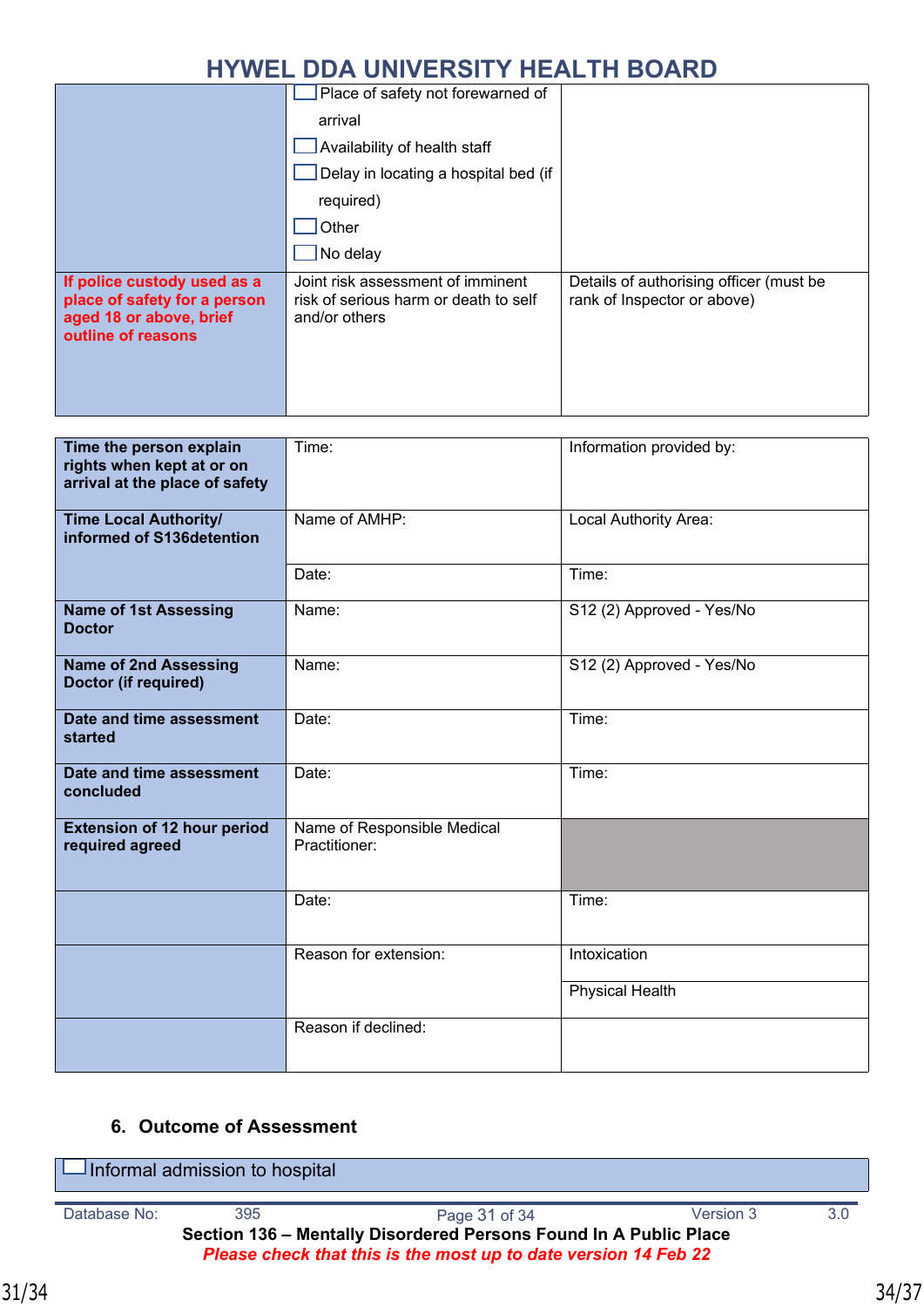|                                                                         | <b>HYWEL DDA UNIVERSITY HEALTH BOARD</b> |       |
|-------------------------------------------------------------------------|------------------------------------------|-------|
| Ambulance not requested Admitted to hospital under Section 2 of the MHA |                                          |       |
| $\Box$ Admitted to hospital under Section 3 of the MHA                  |                                          |       |
| $\Box$ Discharged from S.136 with community/outpatient care plan        |                                          |       |
| $\Box$ Discharged from S.136 - no follow-up care and support needed     |                                          |       |
| $\Box$ Any Other, please specify                                        |                                          |       |
|                                                                         |                                          |       |
|                                                                         |                                          |       |
| Detention under S.136 ended                                             | Date:                                    | Time: |

Received at Mental Health Act Department by:

Postalls: Particularly and the contract of the contract of the contract of the contract of the contract of the contract of the contract of the contract of the contract of the contract of the contract of the contract of the

| <b>Ethnicity</b>                                                                                                                                     |
|------------------------------------------------------------------------------------------------------------------------------------------------------|
| Welsh<br>English<br>Scottish<br>Northern Irish<br><b>British</b><br>Irish<br>Gypsy or Irish Traveller<br>Any other White background - please specify |
| White and Black Caribbean<br>White and Black African<br><b>White and Asian</b><br>Any other Mixed/Multiple ethnic background - please specify        |
| Indian<br>Pakistani<br>Bangladeshi<br>Chinese<br>Any other Asian background - please specify                                                         |
| African<br>Caribbean<br>Any other Black/African/Caribbean background - please specify                                                                |
| Arab<br>Any other ethnic group - please specify<br>Unknown                                                                                           |
|                                                                                                                                                      |

| <b>Preferred Language</b>                                                                                                            |     |               |           |     |
|--------------------------------------------------------------------------------------------------------------------------------------|-----|---------------|-----------|-----|
| Database No:                                                                                                                         | 395 | Page 32 of 34 | Version 3 | 3.0 |
| Section 136 - Mentally Disordered Persons Found In A Public Place<br>Please check that this is the most up to date version 14 Feb 22 |     |               |           |     |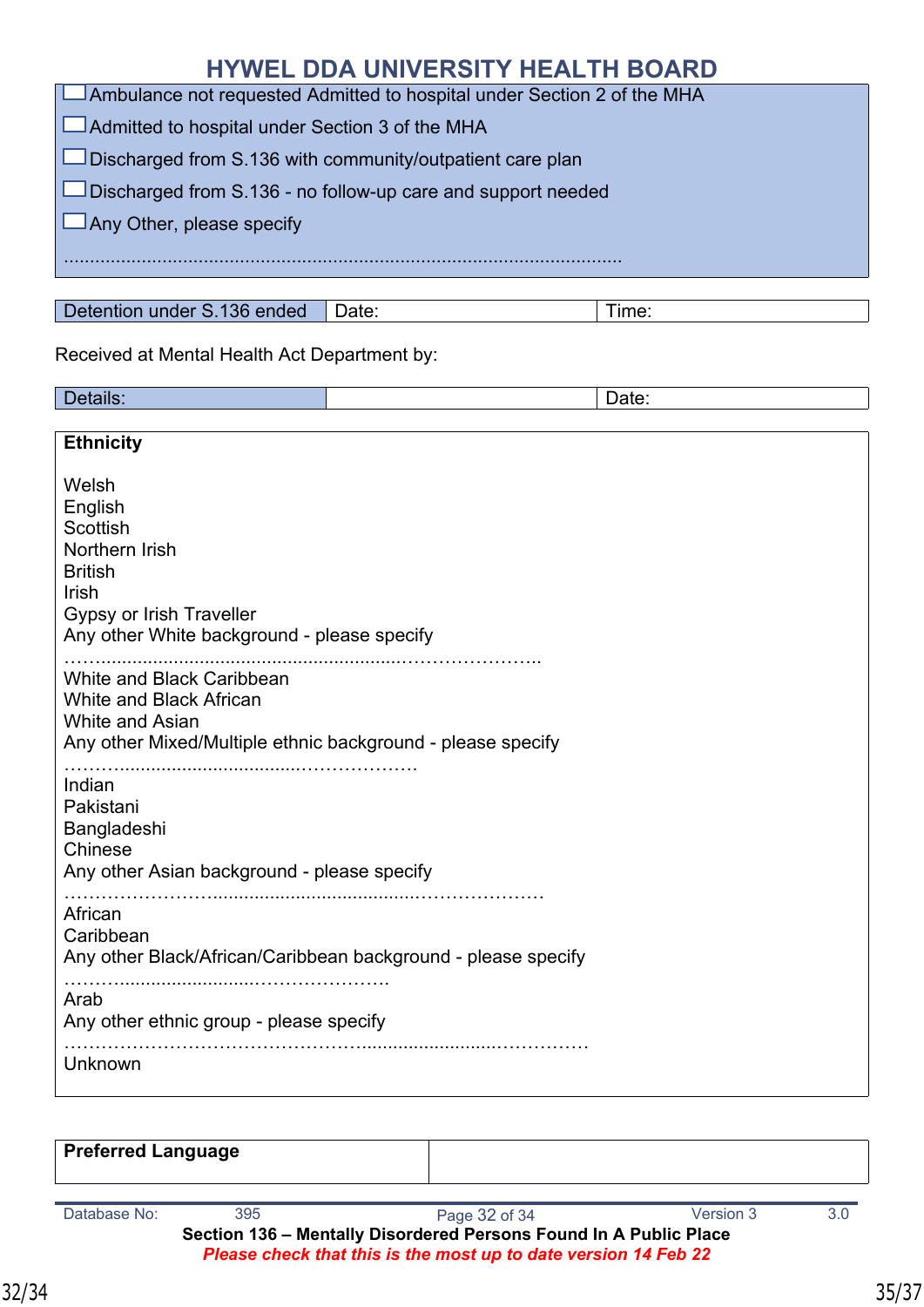| Welsh                           | <b>Kurdish</b>                                      |
|---------------------------------|-----------------------------------------------------|
| English                         | Lingala                                             |
| Akan (Ashanti)                  | Luganda                                             |
| Albanian                        | Makaton (Sign Language)                             |
| Amharic                         | Malayalam                                           |
| Arabic                          | Mandarin                                            |
| Bengali & Sylehti               | Norwegian                                           |
| <b>British Signing Language</b> | Pashto (Pushtoo)                                    |
| Cantonese                       | Patois                                              |
| Cantonese & Vietnamese          | Polish                                              |
| Creole                          | Portuguese                                          |
| <b>Dutch</b>                    | Punjabi                                             |
| Ethiopian                       | Russian                                             |
| Farsi (Persian)                 | Serbian/Croatian                                    |
| Finnish                         | Sinhala                                             |
| Flemish                         | Somali                                              |
| French                          | Spanish                                             |
| <b>French Creole</b>            | Swahili                                             |
| Gaelic                          | Swedish                                             |
| German                          | Sylheti                                             |
| Greek                           | Tagalog (Filipino)                                  |
| Gujarati                        | Tamil                                               |
| Hakka                           | Thai                                                |
| Hausa                           | Tigrinya                                            |
| <b>Hebrew</b>                   | <b>Turkish</b>                                      |
| Hindi                           | Urdu                                                |
| Igbo (Ibo)                      | Vietnamese                                          |
| Italian                         | Yoruba                                              |
| Japanese                        | Other – please specify in 'Comments' (indicator 17) |
| Korean                          | Unknown                                             |